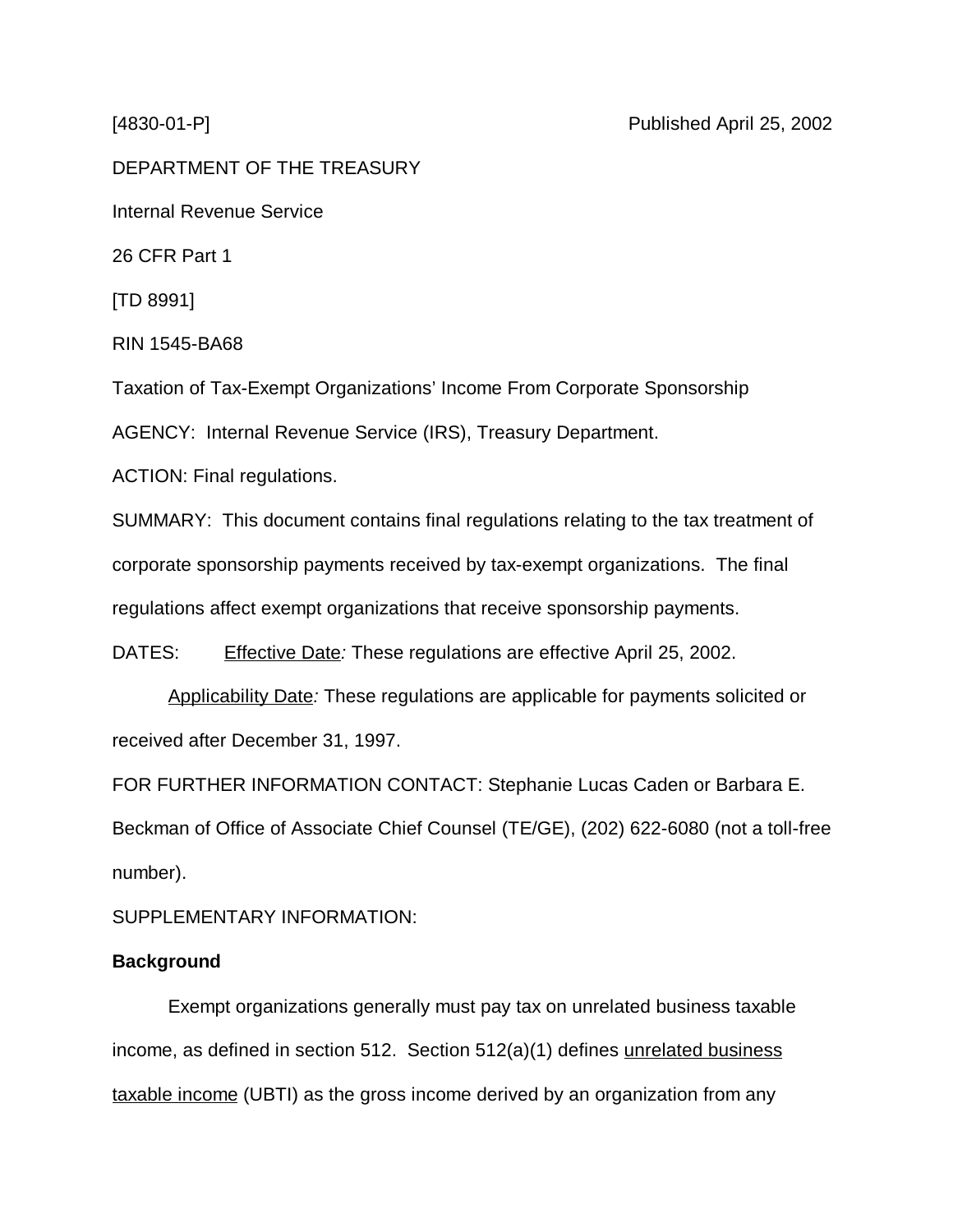unrelated trade or business (as defined in section 513) regularly carried on by it, less the deductions that are directly connected with the carrying on of the trade or business, both computed with the modifications provided in section 512(b).

Section 513(a) defines *unrelated trade or business* as any trade or business the conduct of which is not substantially related (aside from the need of an organization for income or funds or the use it makes of the profits derived) to the exercise or performance by the organization of its charitable, educational, or other purpose or function constituting the basis for its exemption under section 501. Section 513(c), captioned "Advertising, etc., activities," provides that the term trade or business includes any activity carried on for the production of income from the sale of goods or the performance of services, and that an activity does not lose identity as a trade or business merely because it is carried on within a larger aggregate of similar activities or within a larger complex of other endeavors which may, or may not, be related to the exempt purposes of the organization. See §1.513-1(b).

The IRS first published a notice of proposed rulemaking (EE-74-92) (1993 proposed regulations) on January 22, 1993 (58 FR 5687), proposing that the regulations under section 513 be amended to provide guidance on the proper tax treatment of sponsorship payments received by an exempt organization. The 1993 proposed regulations focused on the nature of the services provided by the exempt organization rather than the benefit received by the sponsor, and distinguished advertising, which is an unrelated trade or business activity, from acknowledgments, which are the mere recognition of a sponsor's payment and therefore do not result in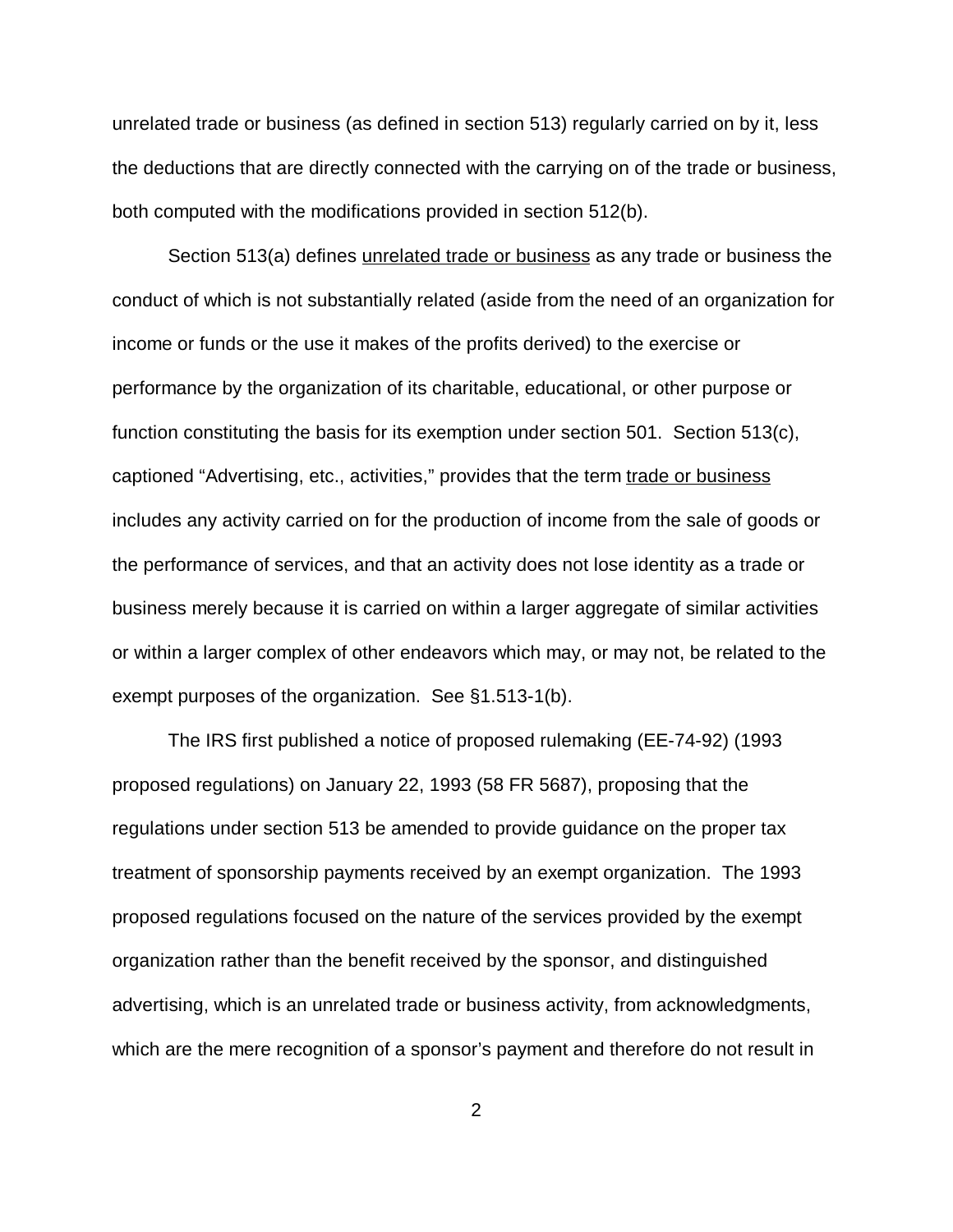UBTI. In a so-called "tainting rule," the 1993 proposed regulations provided that if any activities, messages or programming material constituted advertising with respect to a sponsorship payment, then all related activities, messages, or programming material that might otherwise be acknowledgments would be considered advertising. The 1993 proposed regulations also proposed to amend the regulations under section 512(a) by adding examples of the allocation rule governing exploitation of exempt activities in cases involving sponsorship income.

The Taxpayer Relief Act of 1997, Public Law 105-34, section 965 (111 Stat. 788, 893-94), amended the Internal Revenue Code (Code) by adding section 513(i). Section 513(i) governs the treatment of certain sponsorship payments by providing that qualified sponsorship payments are not subject to the unrelated business income tax (UBIT). Section 513(i) defines qualified sponsorship payments as payments made by a person engaged in a trade or business with respect to which there is no arrangement or expectation that such person will receive any substantial return benefit other than the use or acknowledgment of the name or logo (or product lines) of the person's trade or business in connection with the exempt organization's activities. Section 513(i) further provides that use or acknowledgment does not include advertising (including messages containing qualitative or comparative language, price information or other indications of savings or value, or an endorsement or other inducement to purchase, sell, or use a sponsor's products or services).

Section 513(i) specifically provides that, to the extent a portion of a payment would (if made as a separate payment) be a qualified sponsorship payment, that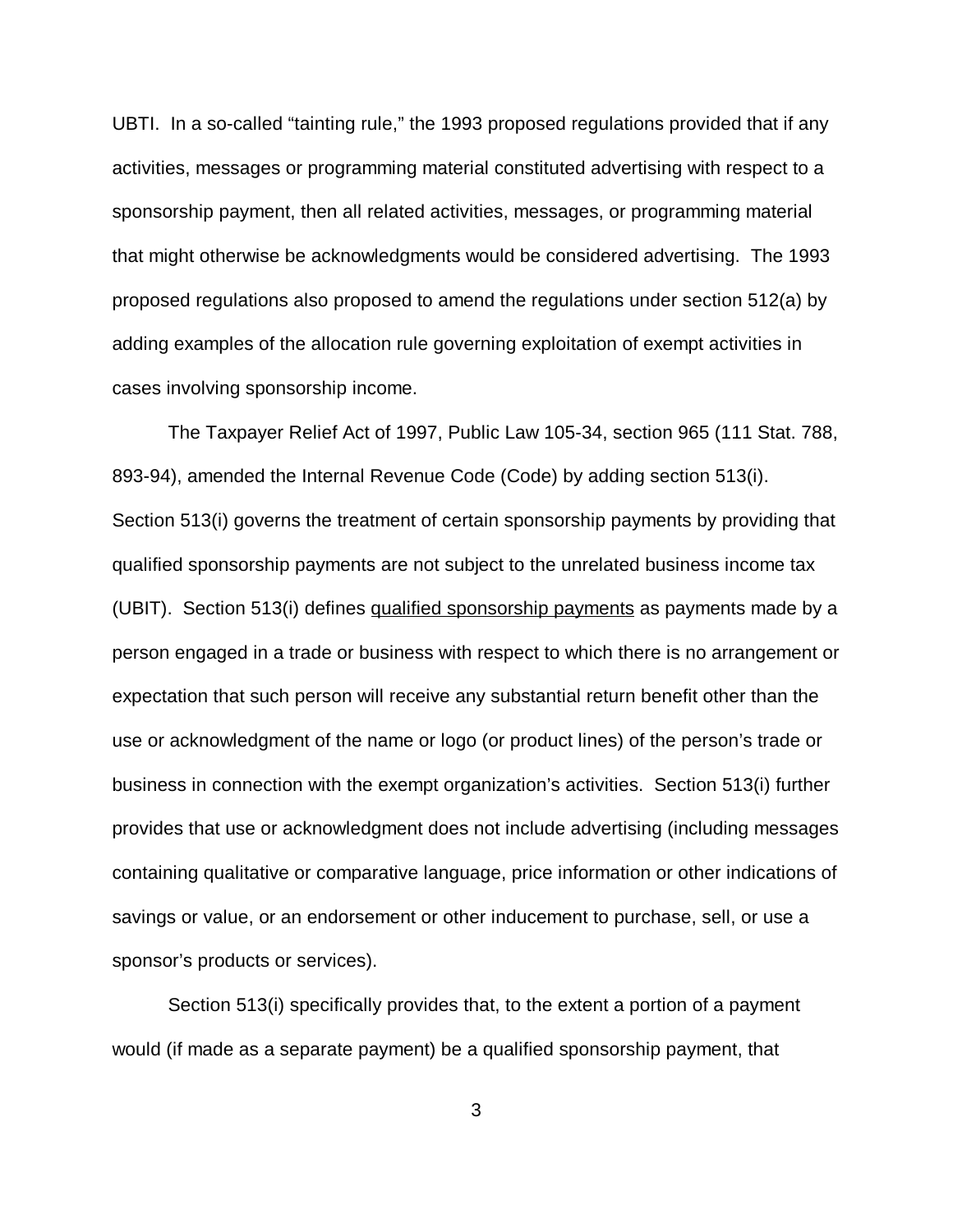portion of such payment and the other portion of such payment are treated as separate payments. Whether a separate transaction that falls outside of the section 513(i) safe harbor is subject to the UBIT depends on the application of existing rules under sections 512, 513, and 514.

Section 513(i) applies to payments solicited or received after December 31, 1997. Section 513(i) does not apply to qualified convention and trade show activities (described in section 513(d)(3)(B)) or to the sale of an acknowledgment or advertising in exempt organization periodicals. For this purpose, the term periodicals means regularly scheduled and printed material published by or on behalf of an exempt organization that is not related to and primarily distributed in connection with a specific event conducted by the exempt organization.

To reflect the differences between the 1993 proposed regulations and section 513(i), and in response to comments submitted on the 1993 proposed regulations, new proposed regulations (REG-209601-92) (2000 proposed regulations) were issued on March 1, 2000 (65 FR 11012).

The 2000 proposed regulations amend the regulations under section 513, and provide that qualified sponsorship payments within the meaning of section 513(i) are not UBTI. The 2000 proposed regulations define the phrase "substantial return benefit" to mean any benefit other than (1) a use or acknowledgment of the payor's name or logo in connection with the exempt organization's activities, or (2) certain goods or services that have an insubstantial value under existing IRS guidelines. Generally, according to the 2000 proposed regulations, benefits such as complimentary tickets,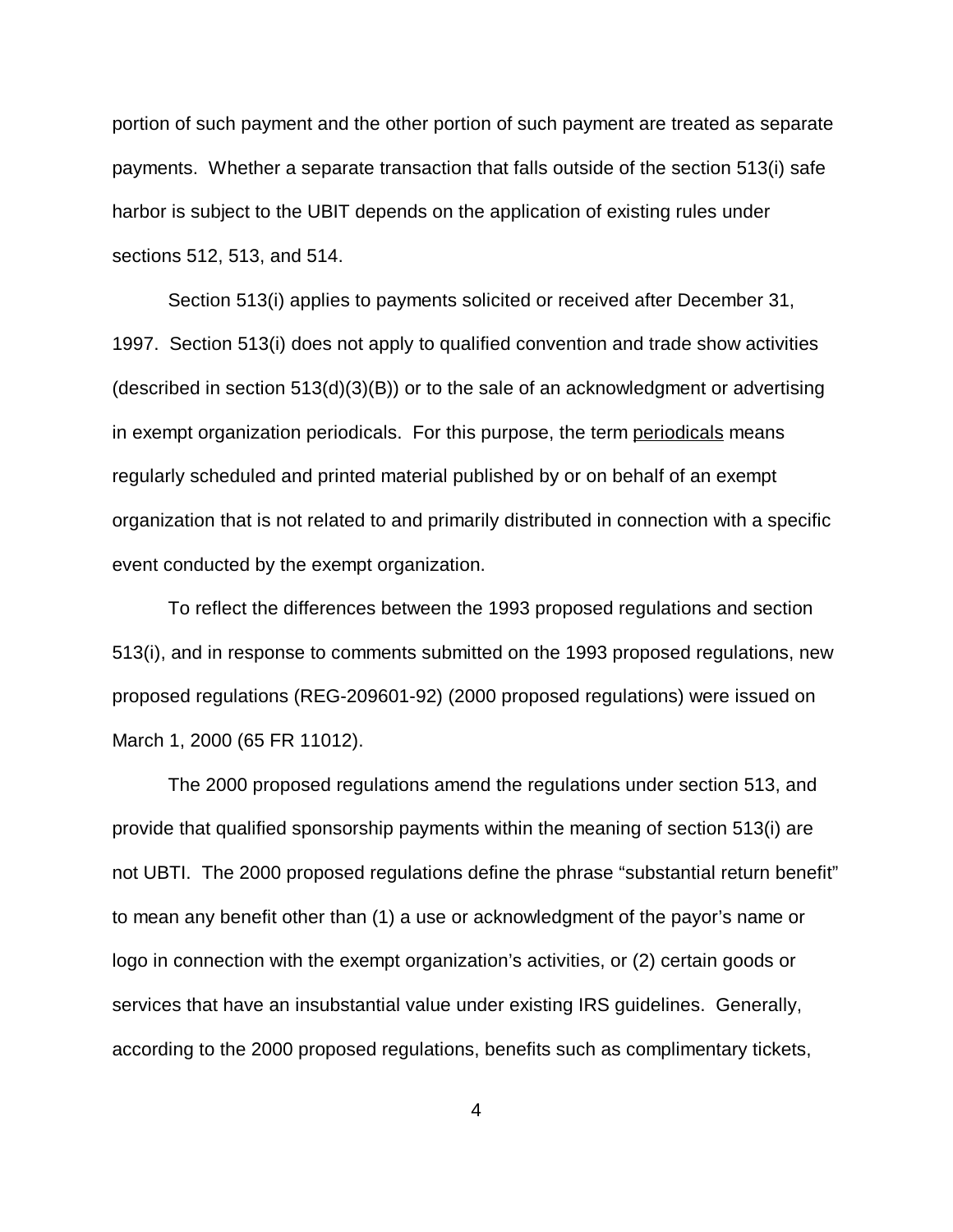pro-am playing spots, and receptions for donors have an insubstantial value only if they have a fair market value of not more than 2% of the payment, or \$74 (adjusted for inflation for tax years beginning after calendar year 2000 pursuant to section 1(f)(3)), whichever is less. See §1.170A-13(f)(8)(i)(A); Rev. Proc. 90-12 (1990-1 C.B. 471), as adjusted for inflation (for calendar year 2002, the amount is \$79, see Rev. Proc. 2001- 59 (2001-52 I.R.B. 623) (December 26, 2001)).

The 2000 proposed regulations clarify that for an exempt organization to avail itself of the section 513(i) safe harbor, it must establish that some portion of the payment exceeds the fair market value of any substantial return benefit received by a payor in return for making the payment. In a sponsorship arrangement, the fair market value of the substantial return benefit may equal the entire amount of the sponsorship payment. The burden of establishing the fair market value of any substantial return benefit falls on the exempt organization. The 2000 proposed regulations state that the exempt organization's determination of the fair market value of a substantial return benefit provided to the payor will not be set aside for purposes of applying the section 513(i) safe harbor so long as the organization makes a reasonable and good faith valuation of the substantial return benefit received by the payor.

The 2000 proposed regulations provide that the right to be the only sponsor of an activity, or the only sponsor representing a particular trade, business, or industry is generally not a substantial return benefit. Any portion of the payment attributable to the exclusive sponsorship arrangement, therefore, may be a qualified sponsorship payment. However, if in return for a payment, the exempt organization agrees that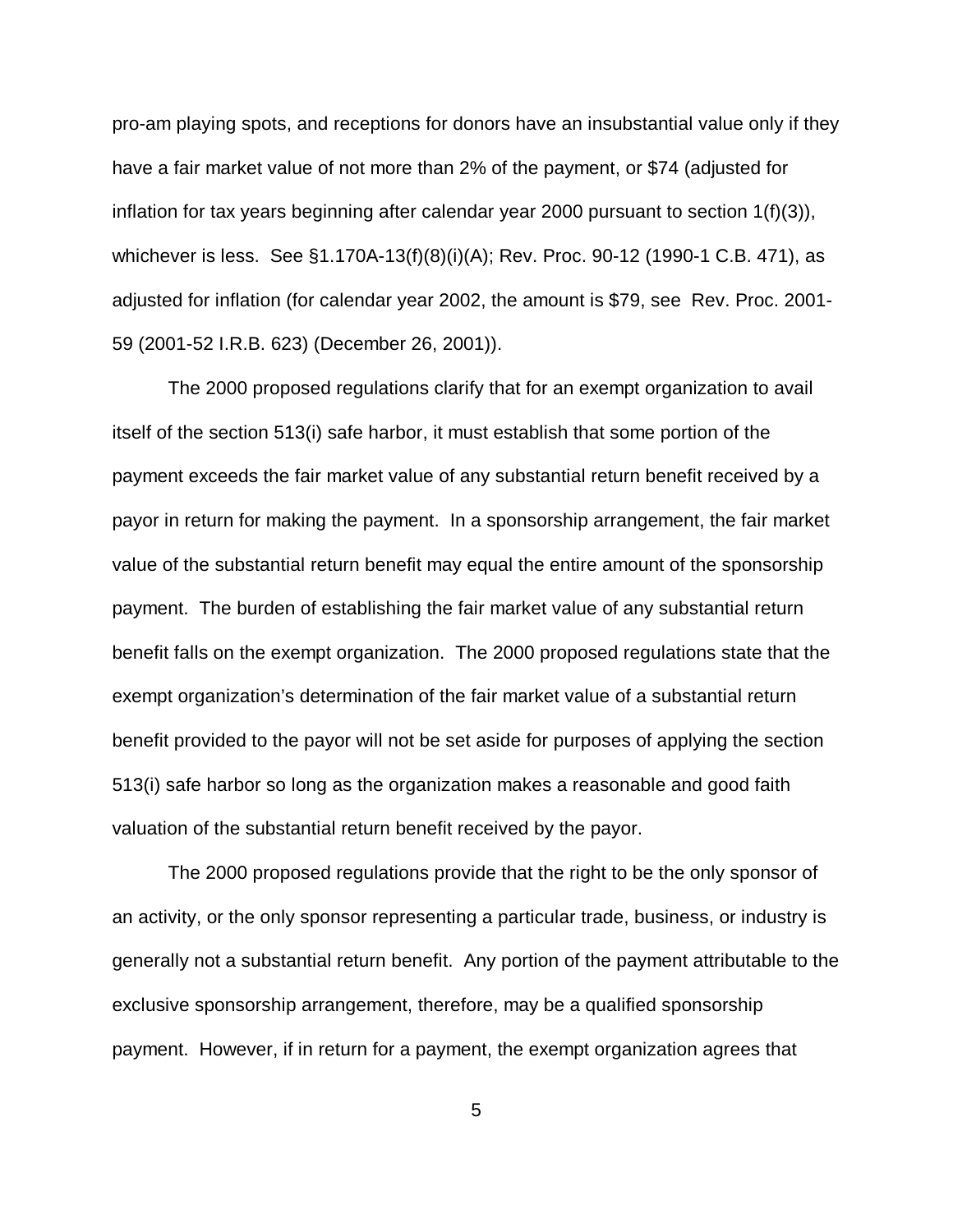products or services that compete with the payor's products or services will not be sold or provided in connection with one or more activities of the exempt organization, the payor has received a substantial return benefit and the portion of the payment attributable to the exclusive provider arrangement is not a qualified sponsorship payment. Consistent with the allocation rule described above, when a payor receives both exclusive sponsorship and exclusive provider rights in exchange for making a payment, the fair market value of the exclusive provider arrangement and any other substantial return benefit is determined first (i.e., without regard to the existence of the exclusive sponsorship arrangement).

The 2000 proposed regulations clarify that qualified sponsorship payments in the form of money or property (but not services) are treated as contributions received by the exempt organization for purposes of determining public support to the organization under section  $170(b)(1)(A)(vi)$  or section  $509(a)(2)$ . The exclusion of contributed services for purposes of determining public support is consistent with the general rule regarding donated services. See §§1.509(a)-3(f), 1.170A-9(e)(7)(i) and 1.170A-1(g).

A public hearing was held on June 21, 2000. After consideration of all the comments, the proposed regulations under section 513(i) are revised as follows. The major areas of the comments and revisions are discussed below.

#### **Explanation of Provisions and Discussion of Comments**

Like the 2000 proposed regulations, the final regulations define the phrase substantial return benefit to mean any benefit other than (1) a use or acknowledgment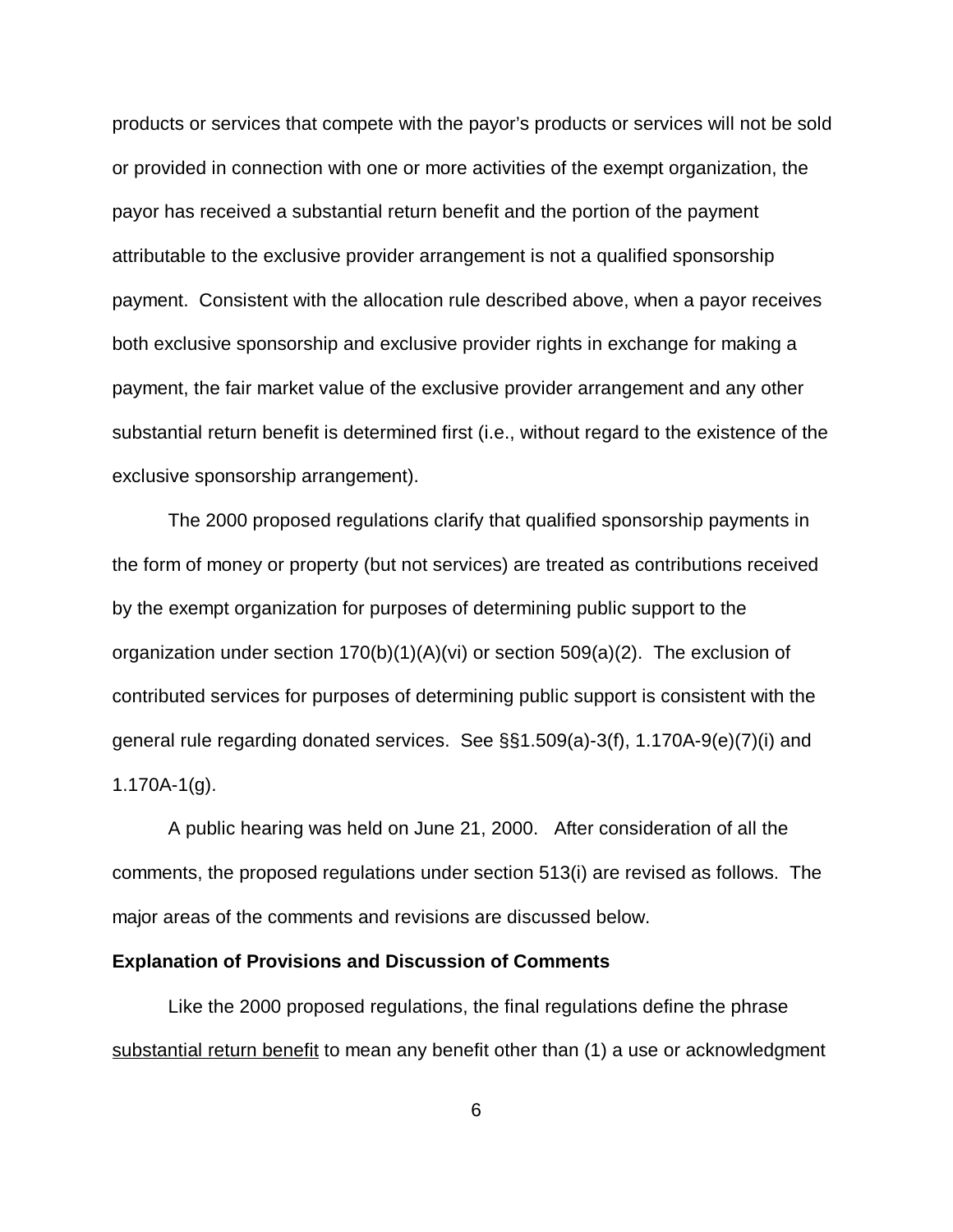of the payor's name or logo in connection with the exempt organization's activities, or (2) certain goods or services that have an insubstantial value. If a payor receives a substantial return benefit in exchange for a payment, the section 513(i) safe harbor does not apply to the payment (or portion thereof) attributable to the substantial return benefit. In that case, whether the payment (or portion thereof) is subject to UBIT must be determined under existing principles and rules. Thus, the payment may not be subject to UBIT because the exempt organization's activity is not an unrelated trade or business within the meaning of section 513(a) (for example, because substantially all of the work in carrying on the trade or business is performed by volunteers) or is not regularly carried on within the meaning of section 512(a)(1), or because one of the section 512(b) modifications applies. See also Rev. Rul. 77-367 (1977-2 C.B. 193) (inurement) and Rev. Rul. 66-358 (1966-2 C.B. 218) (private benefit).

Many comments were received regarding the disregarded benefits standard contained in the 2000 proposed regulations. Commentators generally believe that valuing insubstantial benefits places an undue administrative burden on exempt organizations. Commentators also believe that the disregarded benefits standard in the proposed regulation is too low and significantly diminishes an exempt organization's ability to appropriately thank its sponsors. While the \$79 ceiling (as adjusted for 2002) is an appropriate amount for exempt organizations to thank individual donors, the Treasury Department and IRS agree with the commentators that the \$79 ceiling is too low with respect to corporations or persons engaged in a trade or business. In response to these concerns, the final regulations eliminate the \$79 ceiling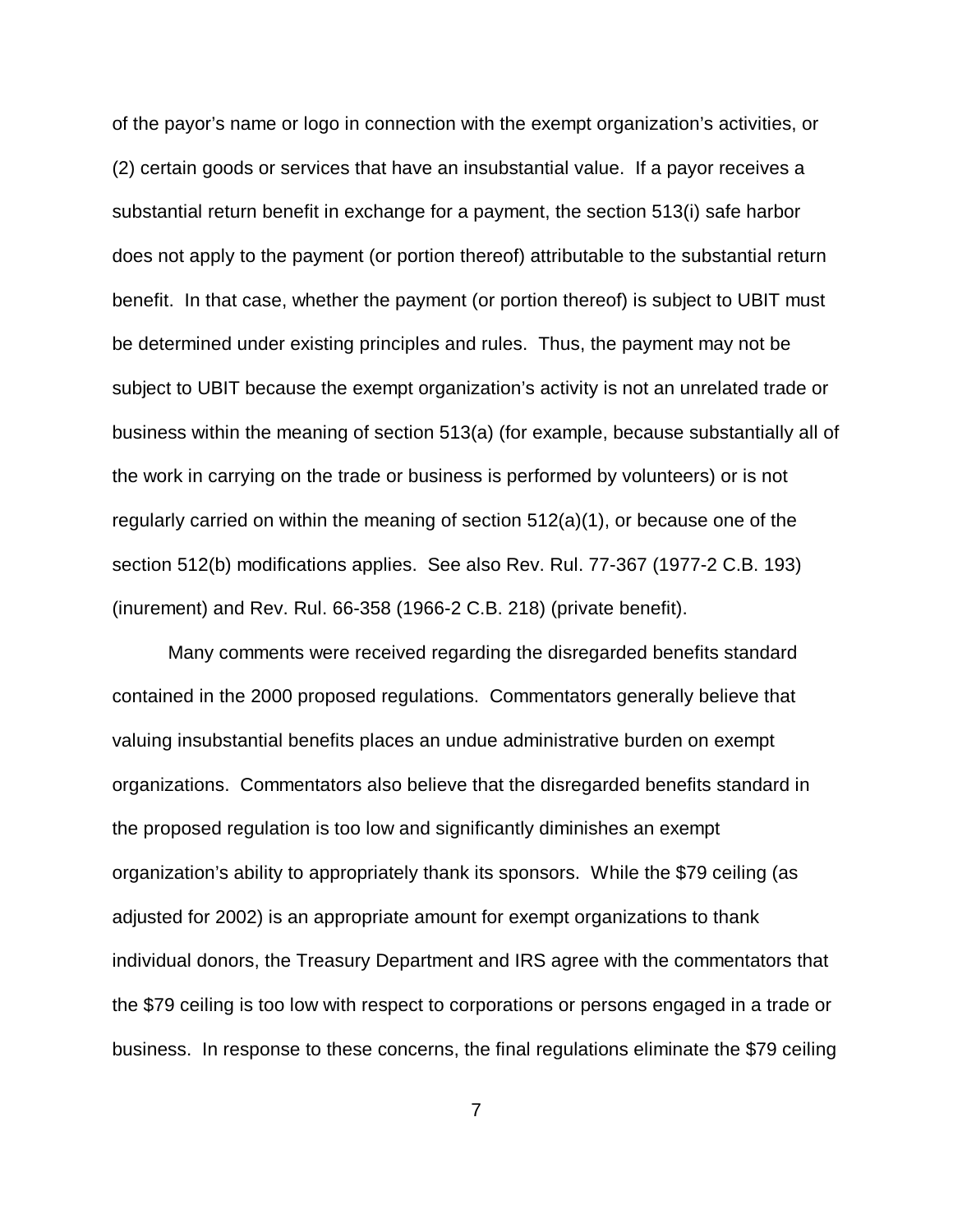placed on the fair market value of benefits that may be disregarded for purposes of section 513(i).

Several commentators suggest that in addition to eliminating the \$79 ceiling, the final regulations should increase the level of disregarded benefits to 10% or 15% of the amount of the payment. The Treasury Department and IRS believe 2% is an appropriate level for several reasons. The 2% threshold is used in other areas of the Code and regulations to describe insubstantial amounts. The 2000 proposed regulations allow the full amount of qualified sponsorship payments (except for payments in the form of services) to be treated as contributions for purposes of the public support test under sections  $170(b)(1)(A)(vi)$  and  $509(a)(2)$ , without reduction for the amount of disregarded benefits. The 2% ceiling keeps the level of disregarded benefits low enough so that the entire amount of a qualified sponsorship payment may be treated as a contribution for public support purposes. Accordingly, the final regulations disregard benefits having a fair market value of not more than 2% of the payment.

Many commentators to the 2000 proposed regulations object to a requirement that exempt organizations must value benefits provided to payors where the payment does not affect the organization's tax liability, e.g., where the payment attributable to the benefit constitutes income from a trade or business that is substantially related to the organization's exempt purposes. The Treasury Department and IRS note that organizations described in section 170(c) (other than section 170(c)(1)) are required to account for benefits provided to donors under section 6115. See Publication 1771,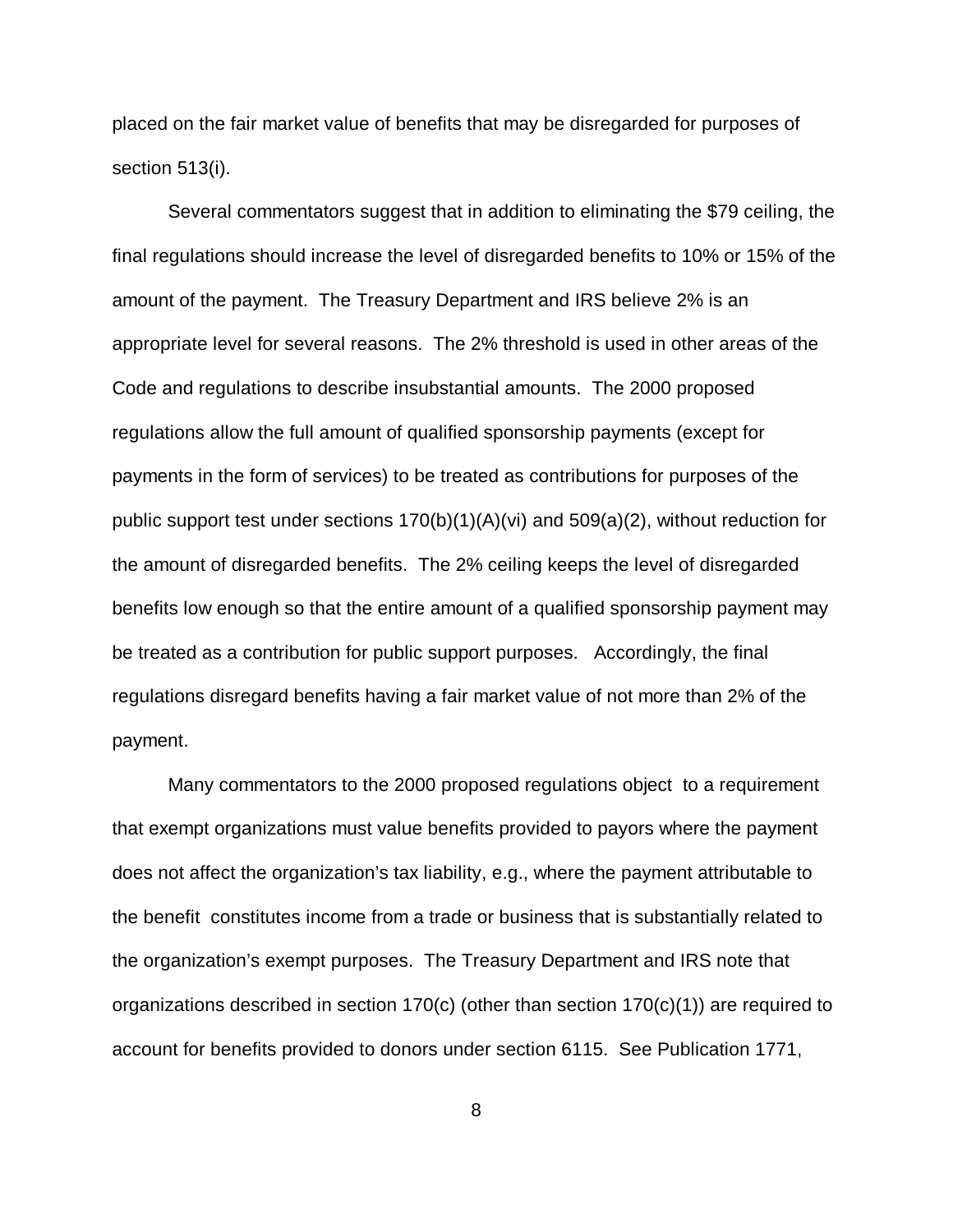"Charitable Contributions - - Substantiation and Disclosure Requirements." Pursuant to section 6115, a section 170(c) organization that receives a quid pro quo contribution in excess of \$75 is required to inform the donor that the amount of the contribution that is deductible for federal income tax purposes is limited to the amount by which the payment exceeds the value of goods or services (except as provided in §1.170A-13(f)(8)(i)) furnished by the charity, and is required to provide a good faith estimate of the value of those goods or services. Therefore, for exempt organizations eligible to receive tax deductible contributions, there is no additional tax administrative burden imposed by the disregarded benefits provision of either the 2000 proposed regulations or the final regulations.

The final regulations provide that in determining whether the 2% threshold has been exceeded in any year, all return benefits (other than use or acknowledgment) must be considered. For example, if in exchange for a payment the exempt organization provides both a license and advertising the combined fair market value of which does not exceed 2% of the total payment, the entire payment (even the portion attributable to the advertising) may be treated as a qualified sponsorship payment, and the entire amount (except any payment in the form of services) constitutes public support under section 509. Alternatively, if the combined fair market value exceeds 2% of the total payment, the value of both the license and advertising is not disregarded and constitutes a substantial return benefit. In that case, the portions of the payment attributable to the license and advertising each must be analyzed separately under sections 512, 513, and 514. Only the portion of the payment, if any, that exceeds the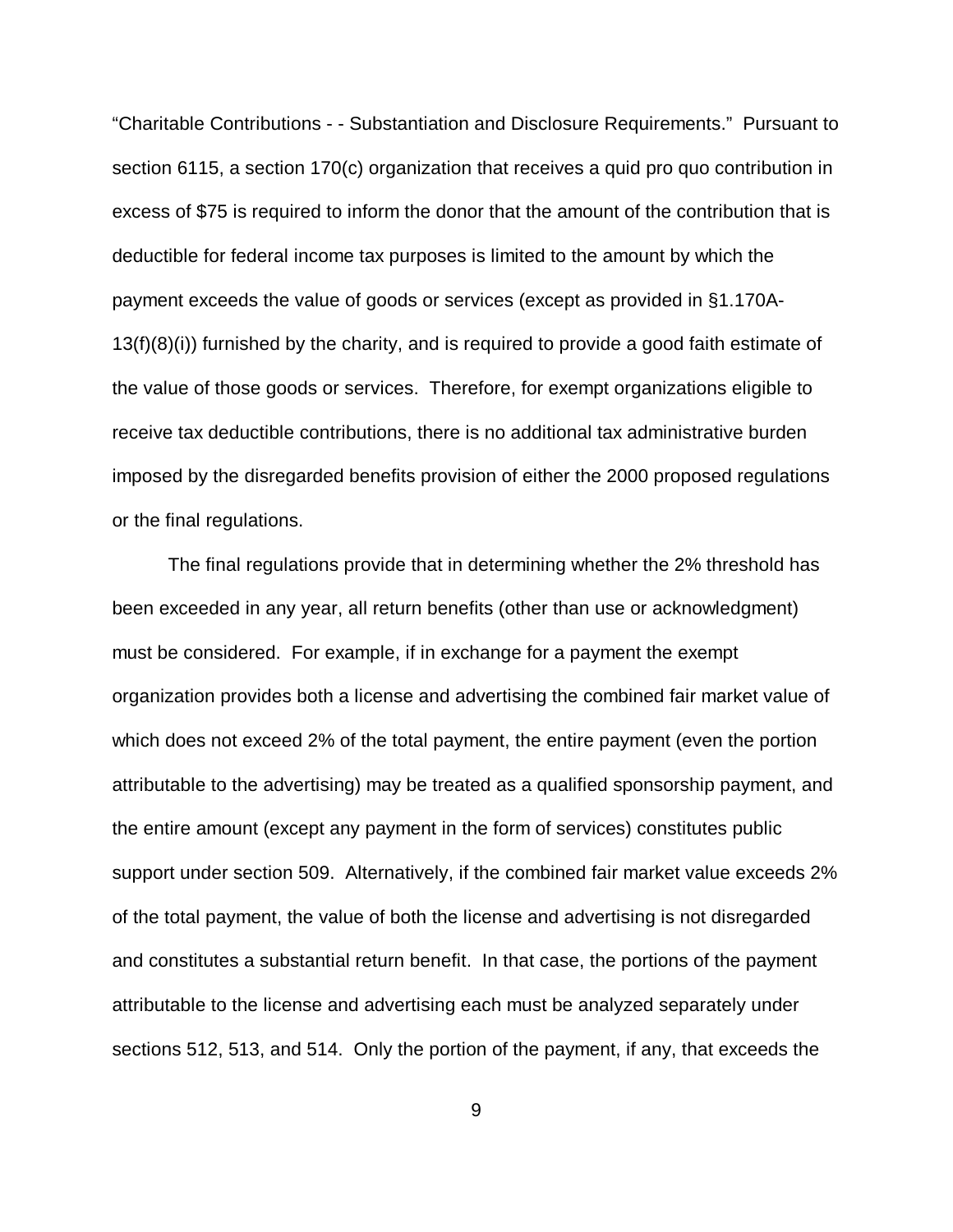fair market value of the substantial return benefit constitutes a qualified sponsorship payment.

Consistent with the 2000 proposed regulations, the final regulations provide that the right to be the only sponsor of an activity, or the only sponsor representing a particular trade, business or industry is generally not a substantial return benefit. The portion of any payment attributable to the exclusive sponsorship arrangement, therefore, may be a qualified sponsorship payment. However, if in return for a payment, the exempt organization agrees that products or services that compete with the payor's products or services will not be sold or provided in connection with one or more activities of the exempt organization, the payor has received a substantial return benefit and the portion of the payment attributable to the exclusive provider arrangement is not a qualified sponsorship payment.

Some commentators express concern that the definition of exclusive provider arrangements contained in the 2000 proposed regulations may include vendor contracts negotiated as part of a competitive bidding process required by state law. Both the 2000 proposed regulations and the final regulations provide that unless the exempt organization agrees to limit distribution of competing products in connection with the payment, the exempt organization has not entered into an exclusive provider arrangement. For example, when the nature of the goods or services to be provided necessitates the use of only one provider because of limited space or because the competitive bidding process requires only the lowest bid be accepted, the exempt organization has not entered into an exclusive provider arrangement unless it agrees to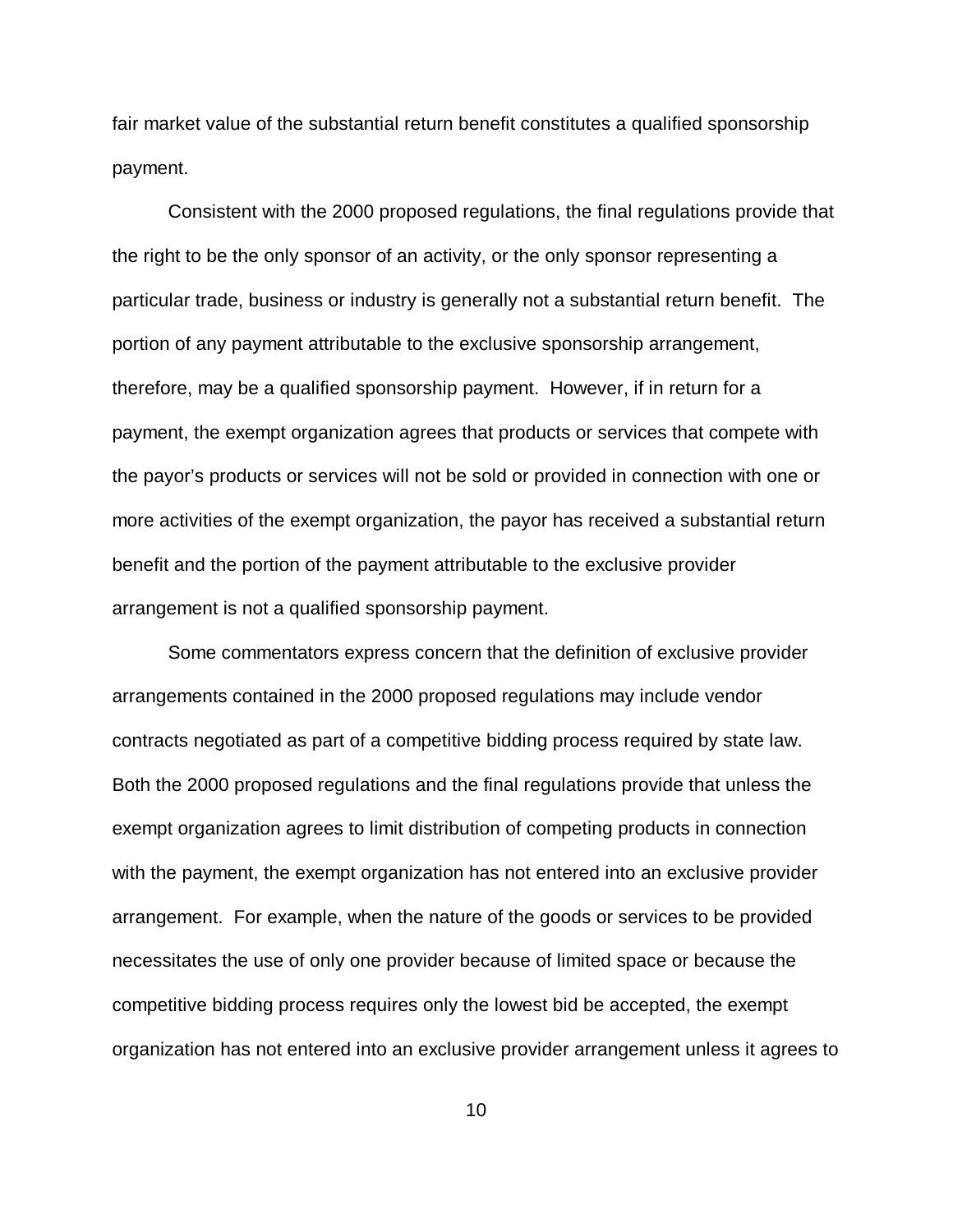limit distribution of competing products.

In particular, these commentators express concern about the tax-treatment of discounts and rebates negotiated with vendors as part of the competitive bidding process. Generally, discounts (and rebates) are considered an adjustment to the purchase price and do not constitute gross income to the purchaser. See Rev. Rul. 84- 41 (1984-1 C.B. 130); Rev. Rul. 76-96 (1976-1 C.B. 23). For example, when a university negotiates discounted rates for the soft drinks it purchases for its cafeterias, snack bars, and concessions, the amount of the discount is not includible in UBTI.

Many commentators suggest that the exclusive provider provisions in the 2000 proposed regulations create an implication that exclusive provider arrangements are automatically subject to UBIT because they fall outside the scope of section 513(i). This assumption is incorrect; although the income from some exclusive provider arrangements may be includible in UBTI, not all contracts will meet the criteria for inclusion in UBTI pursuant to sections 511, 512, and 513. For example, a university that enters into a multi-year contract with a soft drink company to be the exclusive provider of soft drinks on campus in return for an annual payment is not necessarily subject to UBIT on that payment. If the company agrees to provide, stock and maintain on-campus vending machines as needed, leaving little or no obligation on the university's part to perform any services or conduct activities in connection with the enterprise, then based on this contract alone the university may not have the requisite level of activity to constitute a trade or business under section 513(a). This example assumes no agency relationship exists between the company and the university. In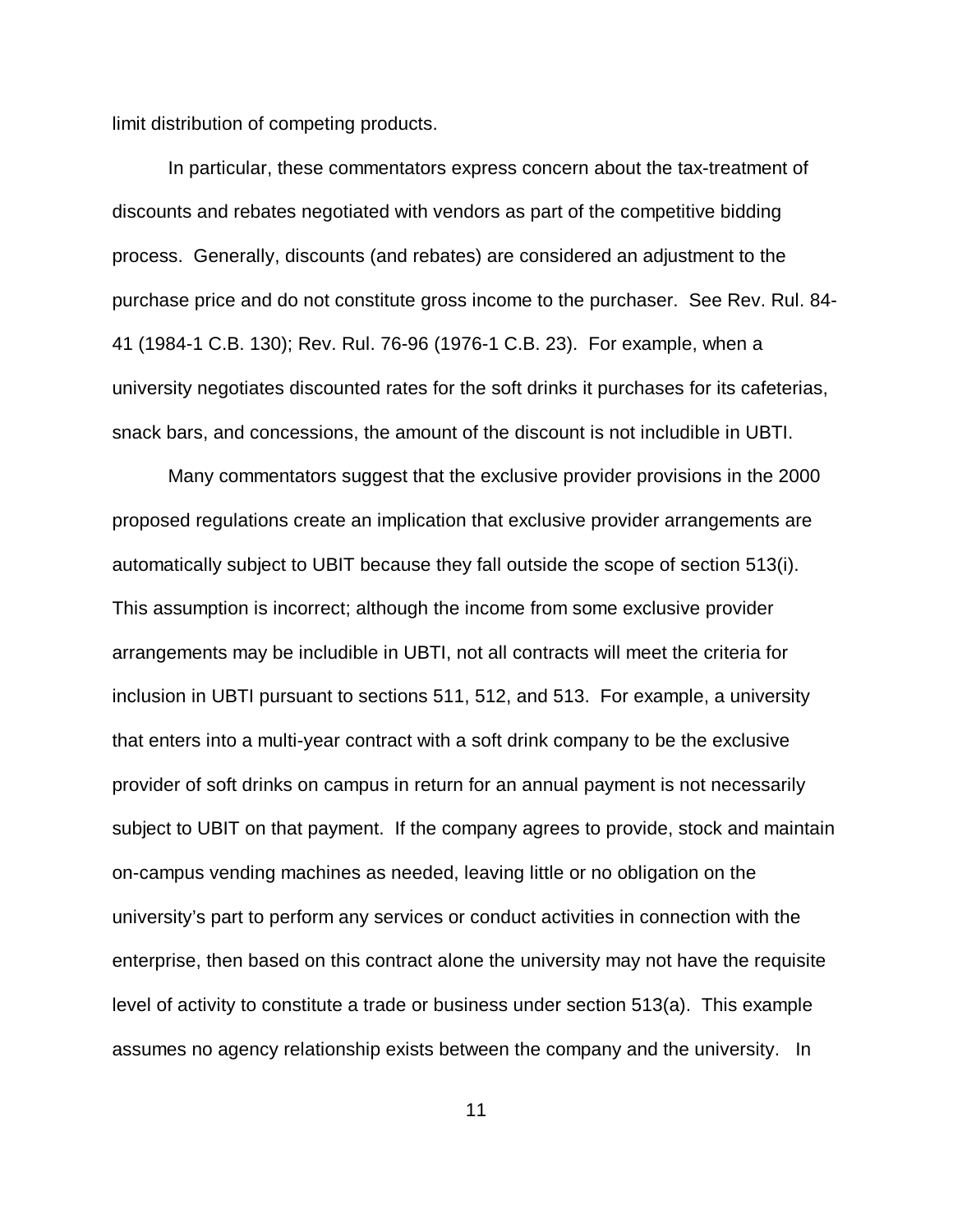determining the level of activity, however, any promotional or marketing efforts by the university pursuant to the contract should be considered. If the contract grants the company a license to market its products using the university's name and logo, the portion of the total payment attributable to the value of the license may be excludable as a royalty under section 512(b)(2). In some cases, payments in connection with the grant of an exclusive concession, such as for the operation of a campus bookstore or cafeteria, may be treated as rental income under section 512(b)(3).

When an exempt organization agrees to perform substantial services in connection with the exclusive provider arrangement, income received by the organization may be includible in UBTI. For example, assume that a university enters into a multi-year contract with a sports drink company under which the company will be the exclusive provider of sports drinks for the university's athletic department and concessions. As part of the contract, if the university agrees to perform various services for the company, such as guaranteeing that coaches make promotional appearances on behalf of the company (e.g., attending photo shoots, filmed commercials, and retail store appearances), assisting the company in developing marketing plans, and participating in joint promotional opportunities, then the university's activities are likely to constitute a regularly carried on trade or business. These activities are unlikely to be substantially related to the university's exempt purposes. Furthermore, the income received by the university for those services is not excludable as a royalty under section 512(b)(2). See Rev. Rul. 81-178 (1981-2 C.B. 135), situation 2.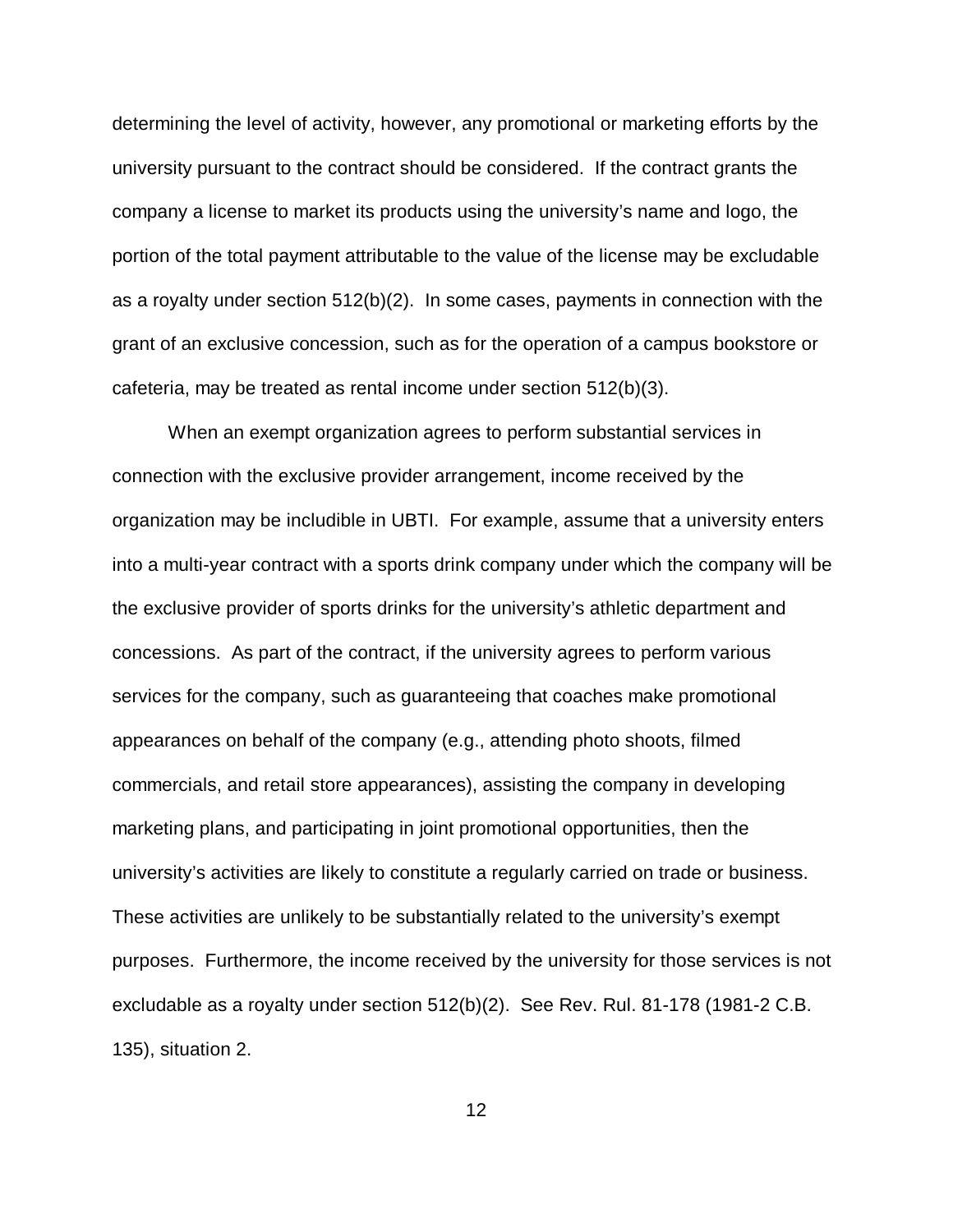The 2000 proposed regulations solicited comments on the application of the rules governing periodicals and trade shows to an exempt organization's Internet sites, and whether providing a link to a sponsor's Internet site is advertising within the meaning of section 513(i). The comments received generally suggest that a link to a corporate sponsor's Internet site as part of a sponsorship arrangement is not a message, but a convenient feature of the Internet that can only be activated by the viewer, and thus constitutes a permissible form of acknowledgment. With regard to periodicals, most commentators expressed the view that the term "periodical", for purposes of the section 513(i) exclusion, includes material published electronically. Some commentators suggest that an exempt organization's Internet site should not be treated as a periodical simply because it has text that changes from time to time. Other commentators suggest criteria for analyzing whether an Internet site is a periodical.

Only a few comments were received on the application of the trade show exclusion in section 513(i) to an exempt organization's Internet site. These comments generally suggest that trade shows conducted over the Internet be treated the same as trade shows conducted in person. That is, payments made in connection with Internetbased trade shows would not be exempt from UBIT as qualified sponsorship payments, but would be exempt from UBIT as income generated by qualified convention and trade show activity.

Many options for addressing the Internet in the final regulations were considered. The final regulations take the approach that, where possible, answers are provided. However, the Treasury Department and IRS note that the analysis of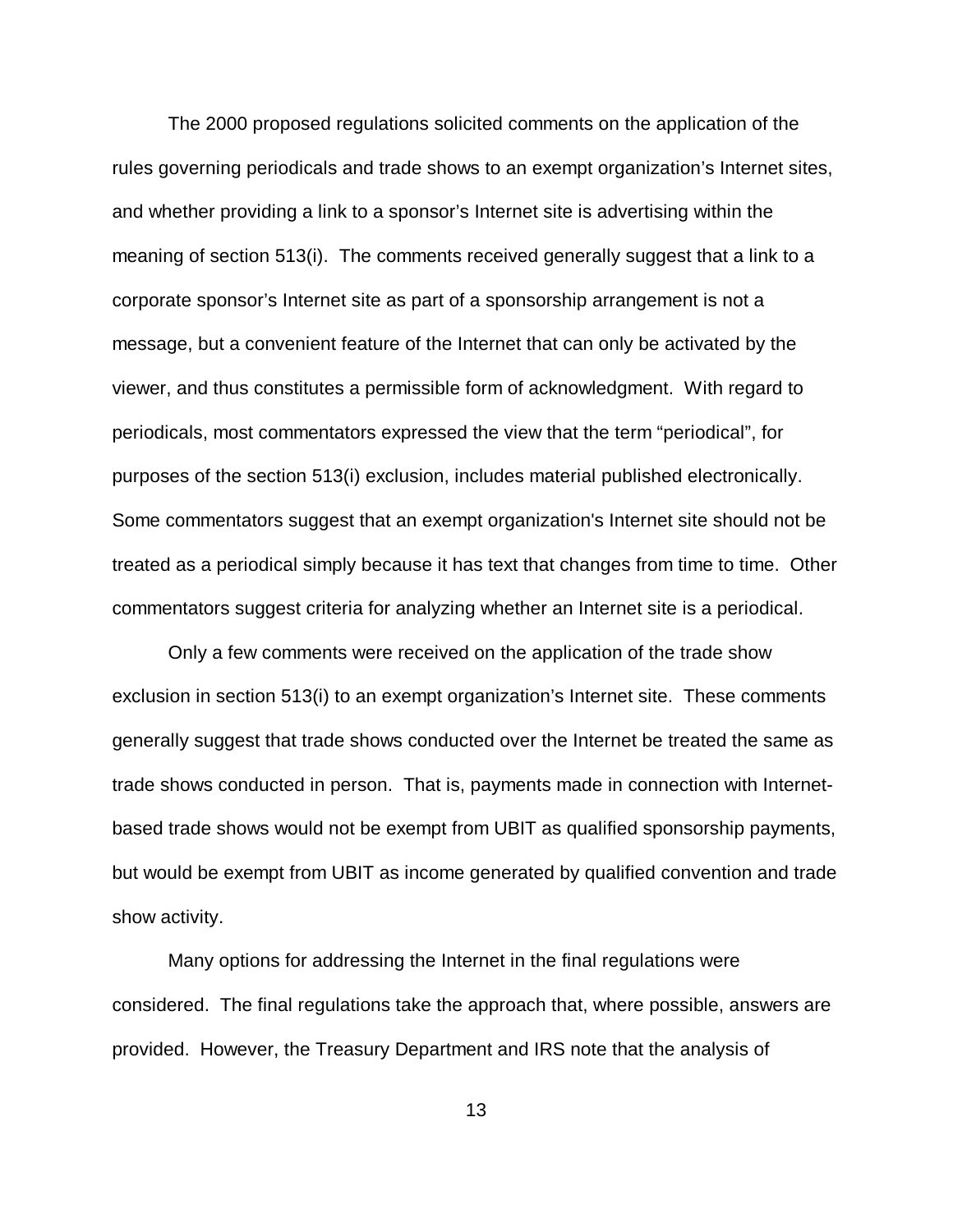particular Internet issues, such as the use of hyperlinks, may be different for purposes of section 513(i) than other sections of the Code. The Treasury Department and IRS also conclude that some Internet issues addressed in comments are beyond the scope of section 513(i).

For purposes of section 513(i), the issue of whether a hyperlink constitutes an acknowledgment or advertising is addressed in the final regulations with two new examples. In the first new example, the exempt organization posts a list of its sponsors on its website, including the sponsor's Internet address, which appears as a hyperlink from the exempt organization's website to the sponsor's website. The example concludes that posting the sponsor's website address constitutes an acknowledgment, even though it appears as a hyperlink. In the second new example, a charity maintains a website that contains a hyperlink to a sponsor's website where an endorsement by the charity for the sponsor's product appears. The charity approved the endorsement before it was posted on the sponsor's website. The example concludes that the endorsement is advertising. These two examples address hyperlinks for purposes of section 513(i) only, and do not suggest how hyperlinks are treated under other sections of the Code.

With respect to periodicals, section 513(i) mentions periodicals only in the sense that the safe harbor does not apply to any payment which entitles the payor to the use or acknowledgment of the name or logo (or product lines) of the payor's trade or business in exempt organization periodicals. Such payments are analyzed instead under the existing UBIT rules. Section §1.512(a)-1(f) provides special rules for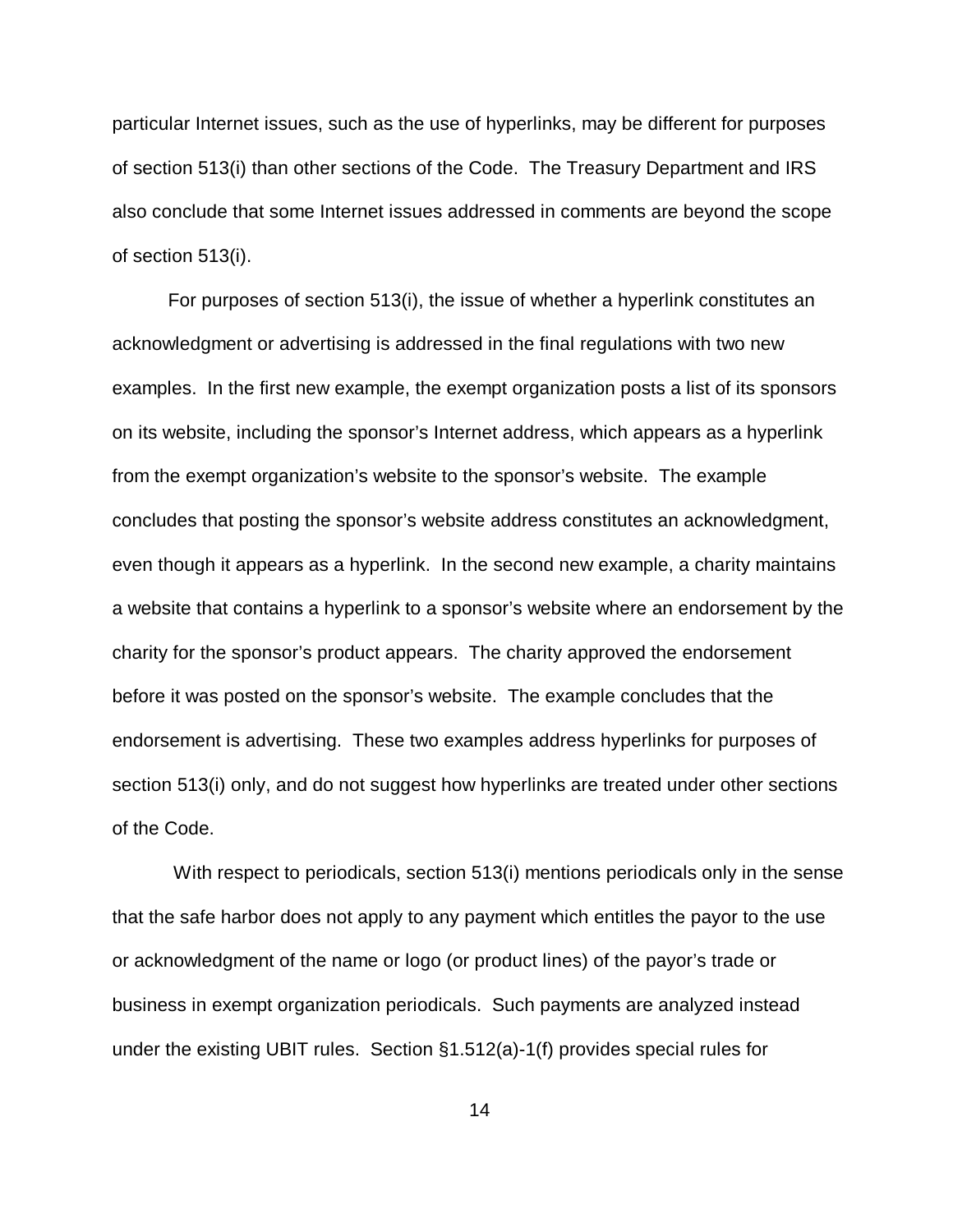determining the amount of UBTI attributable to the sale of advertising in exempt organization periodicals. After considering the comments, the Treasury Department and IRS conclude that the regulations under section 512 are the more appropriate place for an analysis of issues relating to electronic periodicals. Nevertheless, the Treasury Department and IRS clarify that periodicals may include some forms of electronic publication. The final regulations state that the term periodical means regularly scheduled and printed material published by or on behalf of the exempt organization that is not related to and primarily distributed in connection with a specific event conducted by the exempt organization, and for this purpose, printed material includes material that is published electronically.

As noted above, relatively few comments were received on the trade show exclusion. Because of the small sampling of comments received, and because trade show rules impact many different industries and typically involve large sums of money, the final regulations do not change the rules on what constitutes a qualified convention and trade show activity. Existing guidance on trade shows is found in section 513(d) and §1.513-3, and any reference to trade shows in the final regulations under section 513(i) is intended to be consistent with these rules.

Many commentators wrote regarding the valuation of substantial return benefits, and suggest that the 2000 proposed regulations do not offer enough guidance on how to make a reasonable and good faith valuation of a substantial return benefit. Commentators also assert that the valuation provisions do not further administrative convenience and simplicity. The fair market value of any substantial return benefit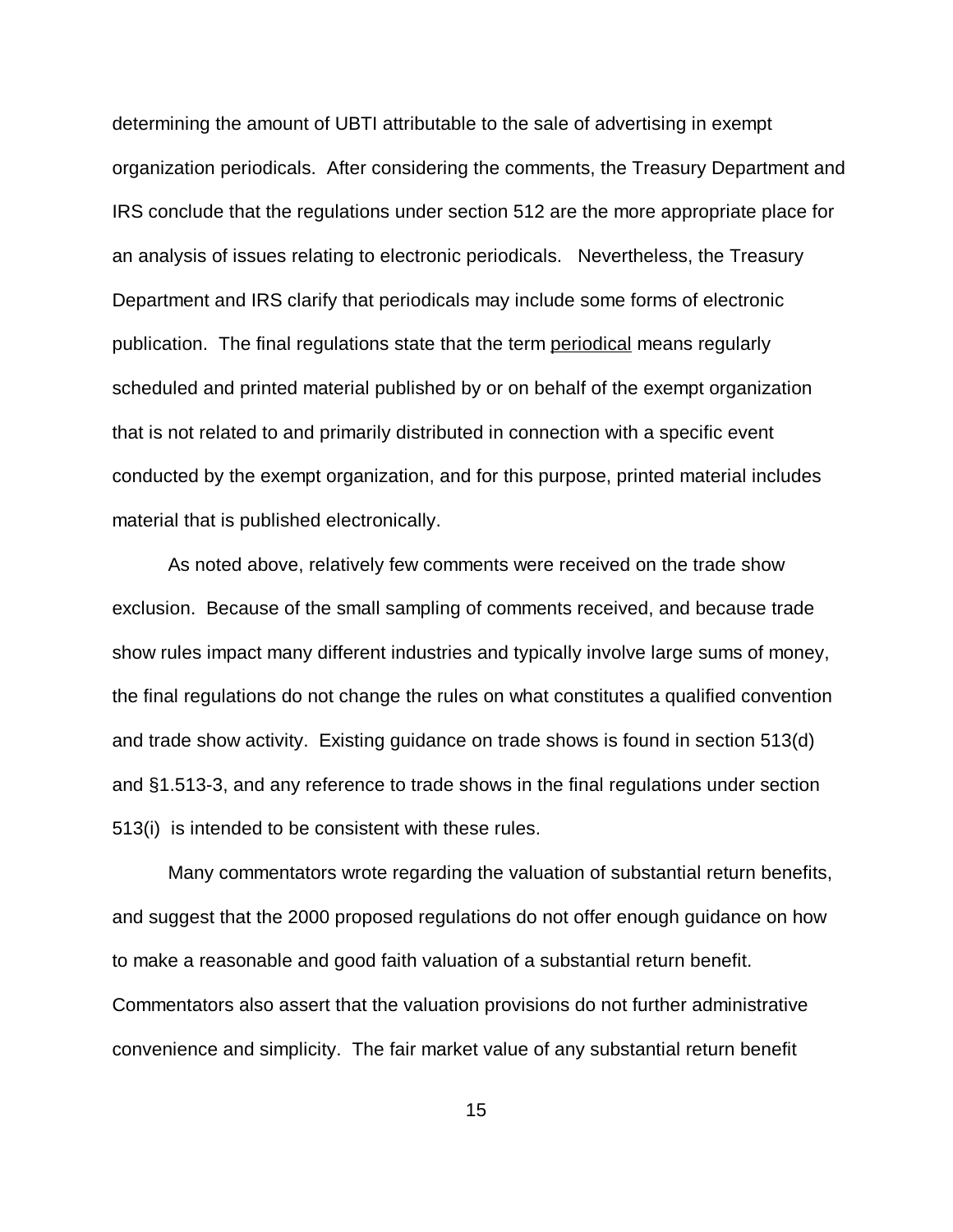provided as part of a sponsorship arrangement is the price at which the benefit would be provided between a willing recipient and a willing provider of the benefit, neither being under any compulsion to enter into the arrangement and both having reasonable knowledge of relevant facts, and without regard to any other aspect of the sponsorship arrangement. While the Treasury Department and IRS appreciate the difficulty an exempt organization has in valuing substantial return benefits, the final regulations retain the valuation standard contained in the 2000 proposed regulations. Several commentators suggest incorporating safe harbors into the final regulations to determine the value of a substantial return benefit. For example, one commentator suggests that a safe harbor be added to provide that an exempt organization's valuation would not be challenged if it were determined based on the face amount of the tickets, cost of the dinner, or any reasonably comparable measure. Another commentator suggests that the fair market value be based on data provided by the payor, or as agreed by the parties. Another commentator favors predicting values of yearly benefits based on actual benefits provided over a three-year period. After considering these comments, the Treasury Department and IRS conclude that the safe harbors suggested by the commentators either are inconsistent with the general rule, do not provide any additional guidance, or are prone to abuse. For this reason, no safe harbors were added to the final regulations with respect to valuation.

Clarification is provided, however, with respect to the valuation date. The 2000 proposed regulations provide that in allocating a sponsorship payment, the fair market value of the substantial return benefit is to be determined on the date the parties enter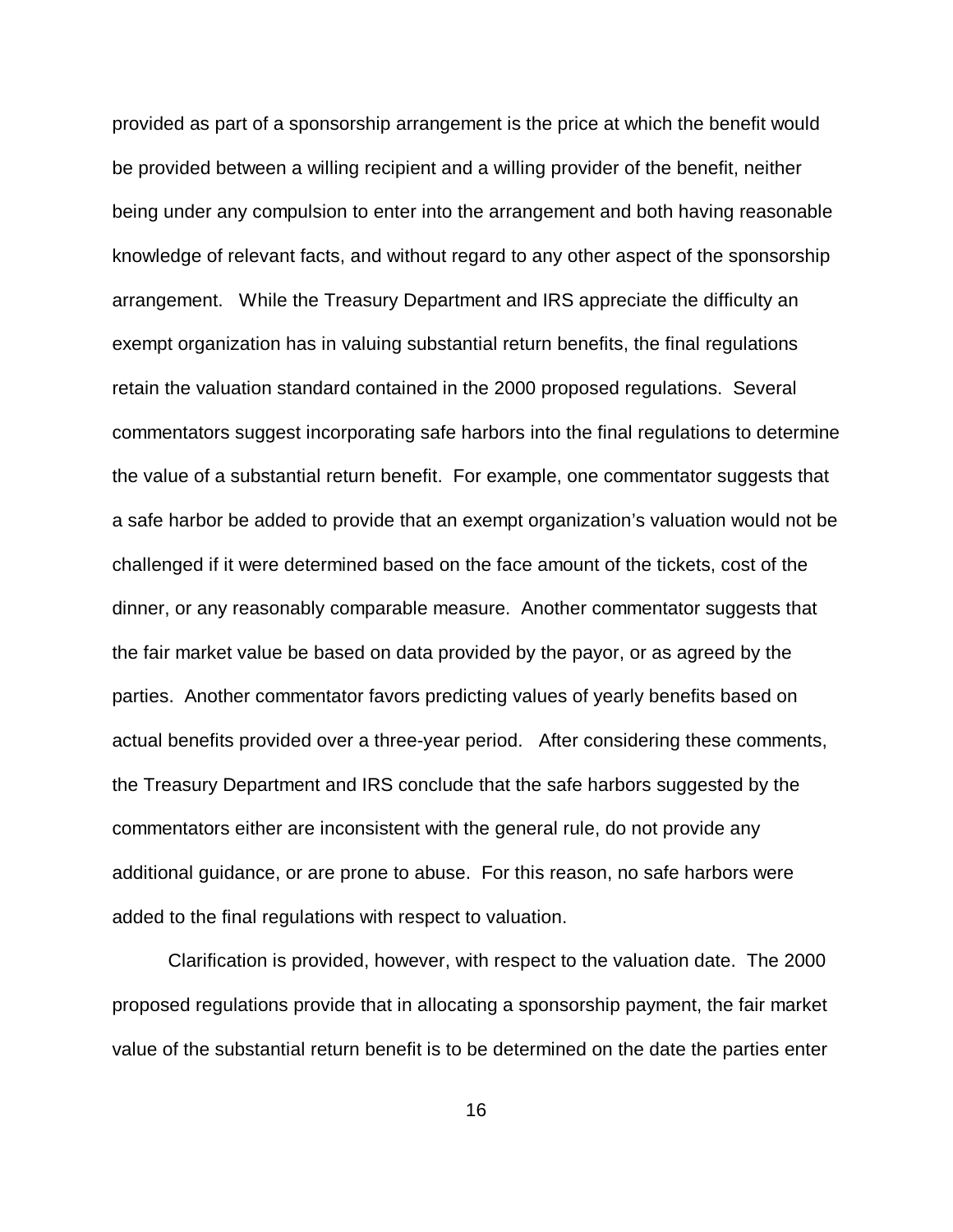into the sponsorship arrangement. The final regulations take the same approach for binding, written sponsorship contracts. This rule, which is illustrated by two new examples, provides exempt organizations the advantage of only having to value substantial return benefits once, even if the value of the substantial return benefit increases over the term of the contract. If the parties make a material change to a sponsorship contract, it is treated as a new contract as of the date the material change is effective. A material change is defined as an extension or renewal of the contract, or a more than incidental change to any amount payable (or other consideration) under the contract. If there is no binding, written contract, the fair market value of the substantial return benefit is determined when the benefit is provided. The reason for distinguishing between written and oral agreements in the final regulations is to allow smaller exempt organizations to arrange sponsorship informally on a year-to-year basis and value those benefits each year as they occur.

Few comments were received on the §1.512(a)-1(e) example relating to expense allocation. Of the comments received, most state that the 1993 proposed regulations did not interpret the exploitation exception too broadly, and request that the prior examples be reinstated. The commentators also suggest that the new example is factually unrealistic. Despite these comments, the final regulations do not change the §1.512(a)-1(e) example. The comments received generally do not contain substantive suggestions for change, and the Treasury Department and IRS believe that the current example in the final regulations correctly amplifies the technical provisions of the regulation, which is very limited in scope.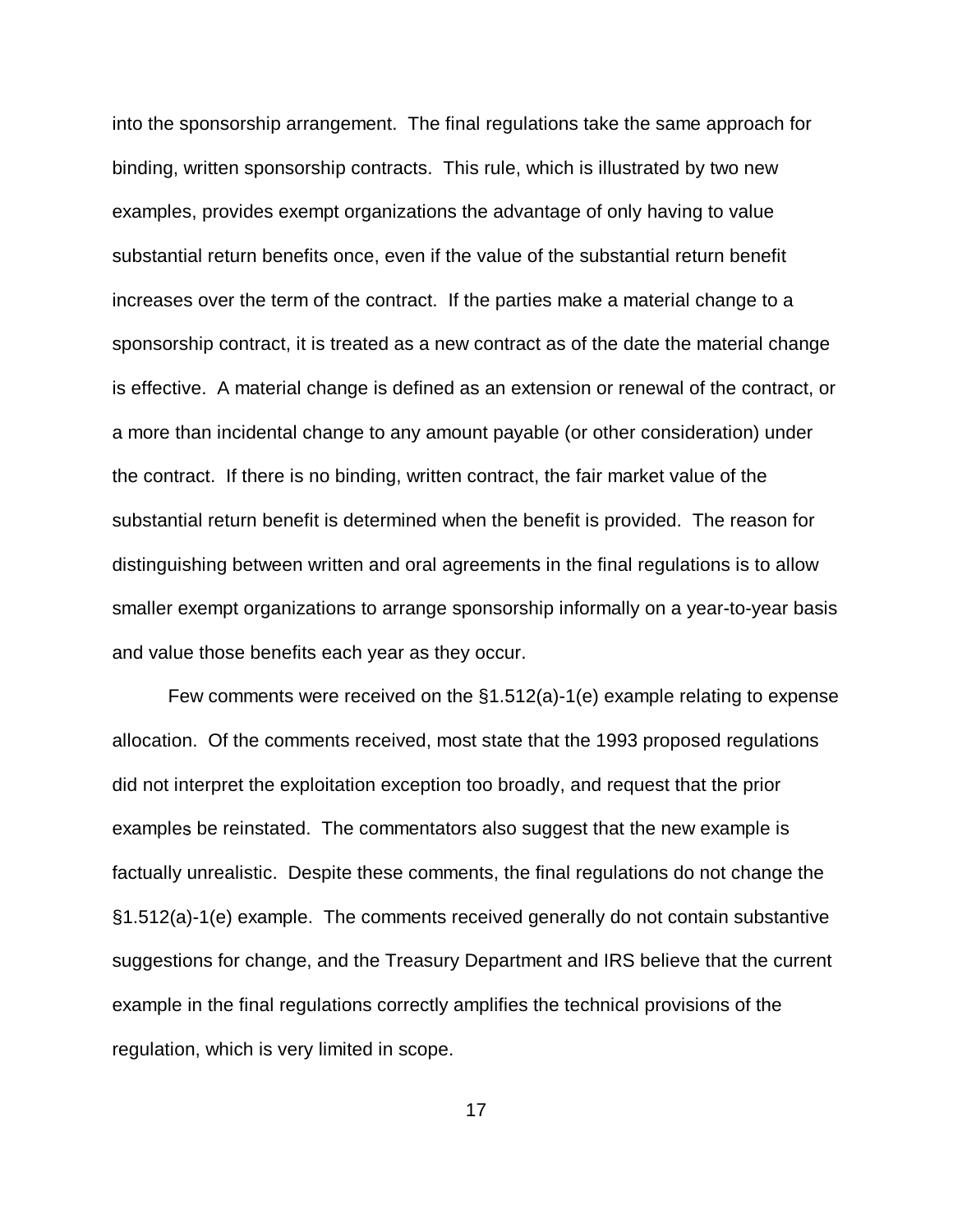## **Special Analyses**

It has been determined that this decision is not a significant regulatory action as defined in Executive Order 12866. Therefore, a regulatory assessment is not required. It also has been determined that section 553(b) of the Administrative Procedure Act (5 U.S.C. chapter 5) does not apply to these regulations, and because the final rule does not impose a collection of information on small entities, the Regulatory Flexibility Act (5 U.S.C. chapter 6) does not apply. Therefore, a Regulatory Flexibility Analysis is not required. Pursuant to section 7805(f) of the Code, these regulations were previously submitted to the Chief Counsel for Advocacy of the Small Business Administration for comment on their impact on small business.

## **Drafting Information**

The principal author of these regulations is Stephanie Lucas Caden, Office of Division Counsel/Associate Chief Counsel (Tax Exempt/Government Entities), Internal Revenue Service. However, personnel from other offices of the Service and the Treasury Department participated in their development.

## **List of Subjects in 26 CFR Part 1**

Income taxes, Reporting and recordkeeping requirements.

## **Adoption of Amendments to the Regulations**

Accordingly, 26 CFR part 1 is amended as follows:

# PART 1--INCOME TAXES

Paragraph 1. The authority citation for part 1 continues to read in part as follows: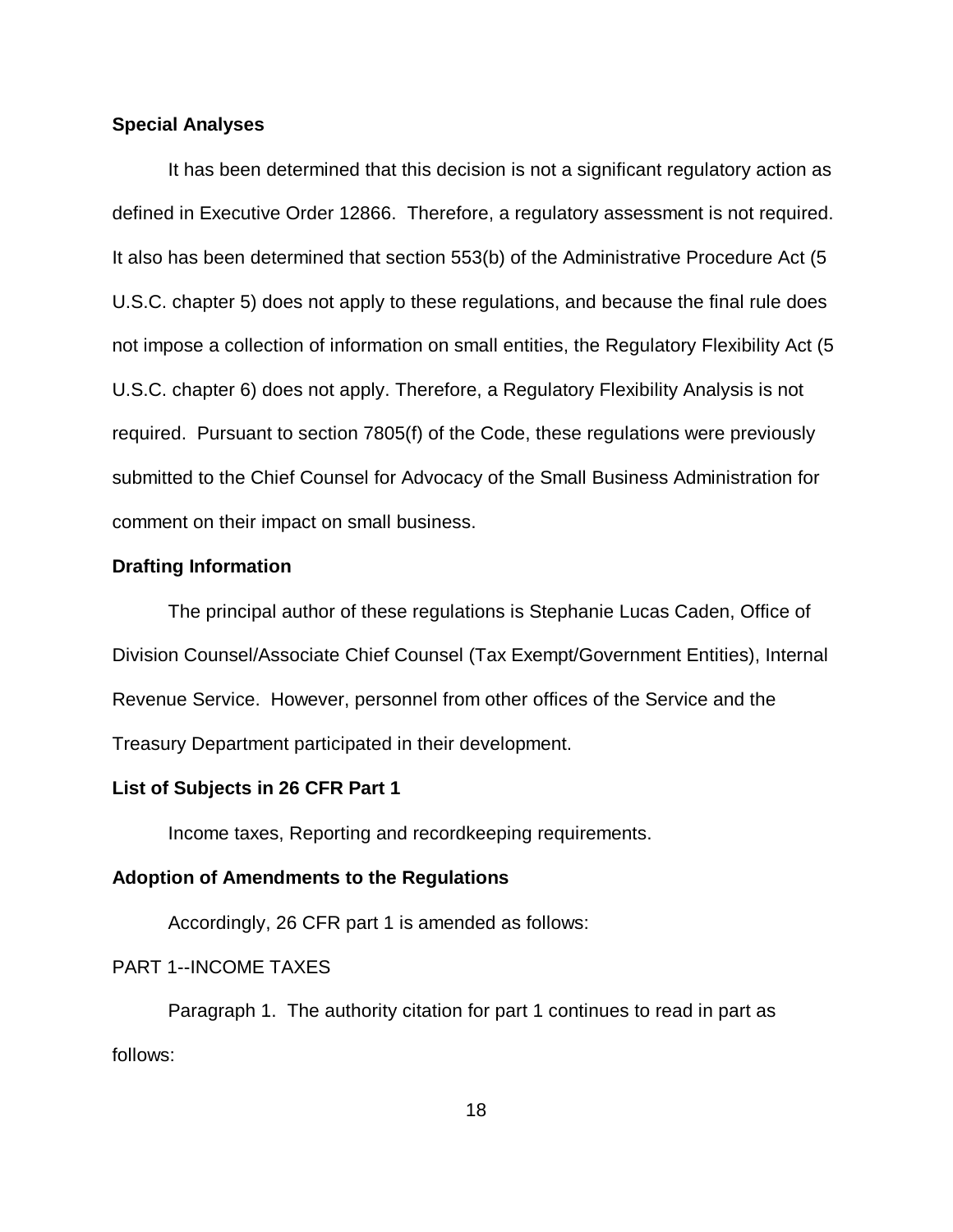Authority: 26 U.S.C. 7805 \* \* \*

Par. 2. In §1.170A-9, a sentence is added to the end of paragraph (e)(6)(i) to read as follows:

§1.170A-9 Definition of section 170(b)(1)(A) organization.

\* \* \* \* \*

(e) \* \* \*

 $(6)$ <sup>\*</sup> \* \* (i) \* \* \* For purposes of this paragraph (e), the term

contributions includes qualified sponsorship payments (as defined in §1.513-4) in the form of money or property (but not services).

\* \* \* \* \*

Par. 3. Section 1.509(a)-3 is amended by:

1. Adding a sentence to the end of paragraph (f)(1).

2. Revising the paragraph heading and introductory text for paragraph (f)(3).

3. Redesignating the current  $Example$  in paragraph (f)(3) as  $Example 1$  and revising the heading.

4. Adding **Example 2** and **Example 3** to paragraph (f)(3).

The revisions and additions read as follows;

§1.509(a)-3 Broadly, publicly supported organizations.

\* \* \* \* \*

(f) \* \* \* (1) \* \* \* For purposes of section  $509(a)(2)$ , the term

contributions includes qualified sponsorship payments (as defined in §1.513-4) in the form of money or property (but not services).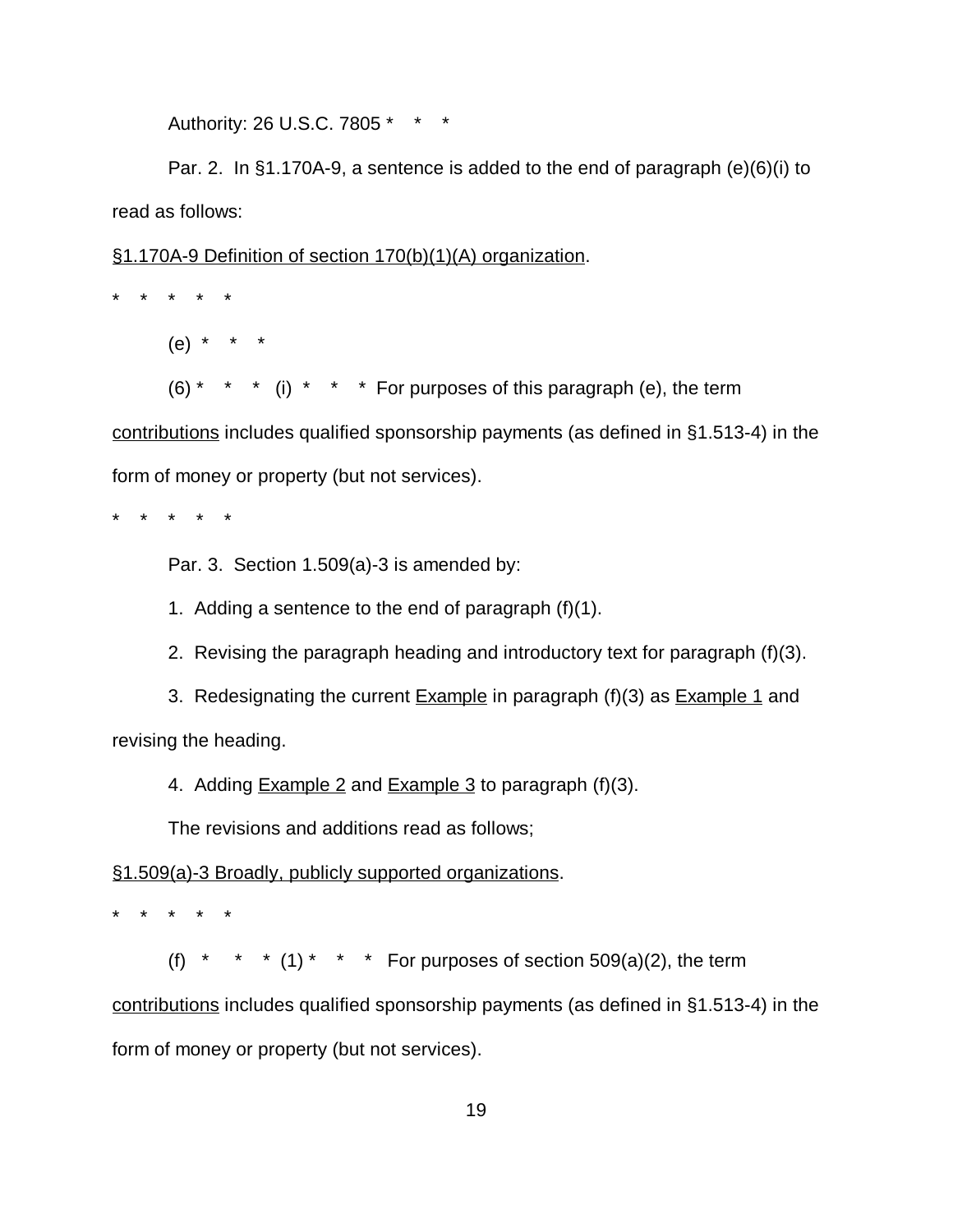\* \* \* \* \*

(3) Examples. The provisions of this paragraph (f) may be illustrated by the following examples:

**Example 1.** \* \* \*

Example 2. Q, a performing arts center, enters into a contract with a large company to be the exclusive sponsor of the center's theatrical events. The company makes a payment of cash and products in the amount of \$100,000 to Q, and in return, Q agrees to make a broadcast announcement thanking the company before each show and to provide \$2,000 of advertising in the show's program (2% of \$100,000 is \$2,000). The announcement constitutes use or acknowledgment pursuant to section 513(i)(2). Because the value of the advertising does not exceed 2% of the total payment, the entire \$100,000 is a qualified sponsorship payment under section 513(i), and \$100,000 is treated as a contribution for purposes of section 509(a)(2)(A)(i).

Example 3. R, a charity, enters into a contract with a law firm to be the exclusive sponsor of the charity's outreach program. Instead of making a cash payment, the law firm agrees to perform \$100,000 of legal services for the charity. In return, R agrees to acknowledge the law firm in all its informational materials. The total fair market value of the legal services, or \$100,000, is a qualified sponsorship payment under section 513(i), but no amount is treated as a contribution under section 509(a)(2)(A)(i) because the contribution is of services.

\* \* \* \* \* \*

Par. 4. Section 1.512(a)-1 is amended by:

1. Revising the paragraph heading and introductory text for paragraph (e).

2. Redesignating the current **Example** in paragraph (e) as **Example 1** and

revising the heading.

3. Adding Example 2 to paragraph (e).

The revisions and additions read as follows:

§1.512(a)-1 Definition.

\* \* \* \* \*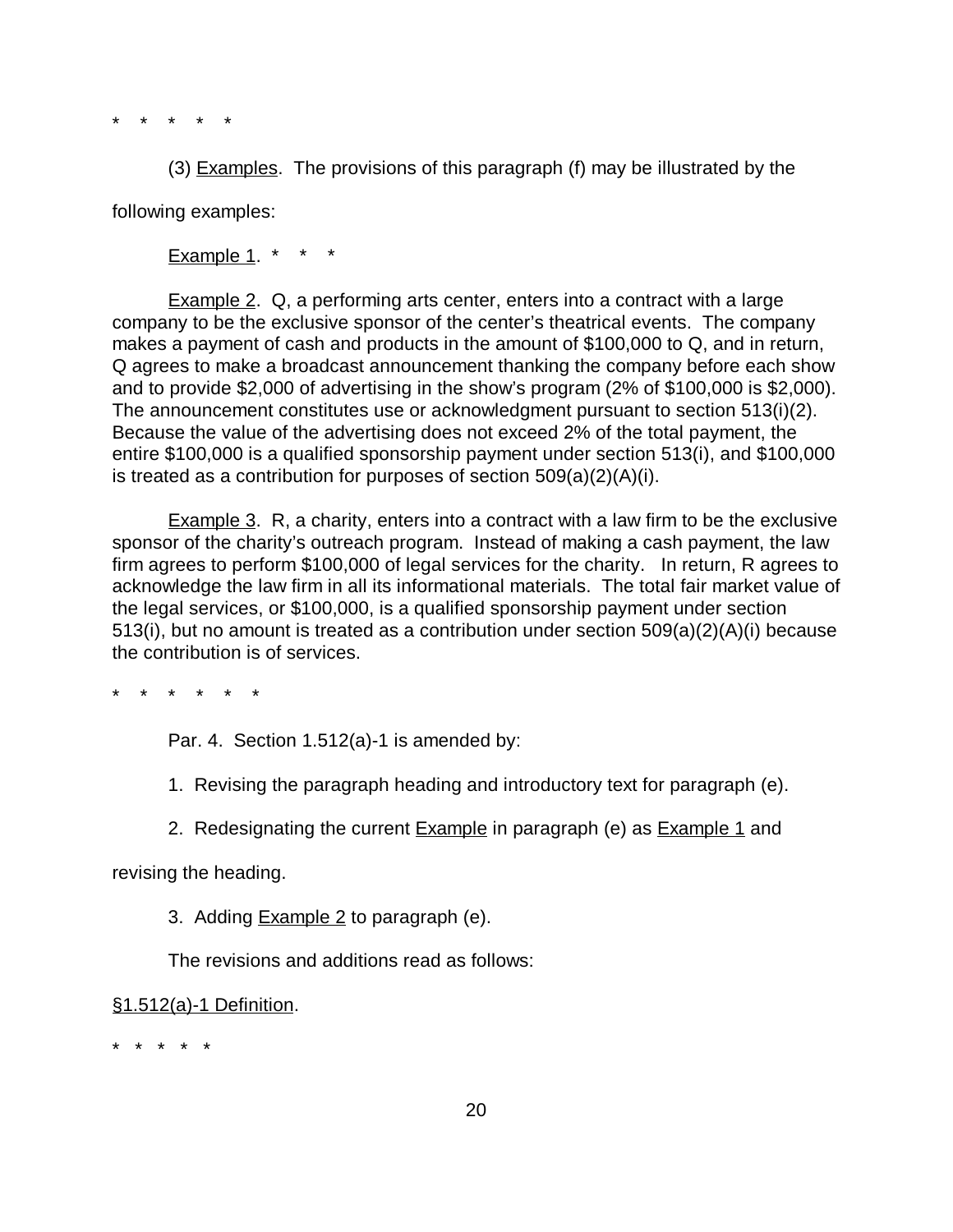(e) Examples. This section is illustrated by the following examples:

Example 1.  $* * * *$ 

**Example 2.** (i) P, a manufacturer of photographic equipment, underwrites a photography exhibition organized by M, an art museum described in section 501(c)(3). In return for a payment of \$100,000, M agrees that the exhibition catalog sold by M in connection with the exhibit will advertise P's product. The exhibition catalog will also include educational material, such as copies of photographs included in the exhibition, interviews with photographers, and an essay by the curator of M's department of photography. For purposes of this example, assume that none of the \$100,000 is a qualified sponsorship payment within the meaning of section 513(i) and §1.513-4, that M's advertising activity is regularly carried on, and that the entire amount of the payment is unrelated business taxable income to M. Expenses directly connected with generating the unrelated business taxable income (i.e., direct advertising costs) total \$25,000. Expenses directly connected with the preparation and publication of the exhibition catalog (other than direct advertising costs) total \$110,000. M receives \$60,000 of gross revenue from sales of the exhibition catalog. Expenses directly connected with the conduct of the exhibition total \$500,000.

- (ii) The computation of unrelated business taxable income is as follows:
- (A) Unrelated trade or business (sale of advertising):

| Income                      | \$100,000 |          |
|-----------------------------|-----------|----------|
| Directly-connected expenses | (25,000)  |          |
| Subtotal                    | 75,000    | \$75,000 |

## (B) Exempt function (publication of exhibition catalog):

| Income (from catalog sales)<br>Directly-connected expenses | 60,000<br>(110,000) |          |
|------------------------------------------------------------|---------------------|----------|
| Net exempt function income (loss)                          | (50,000)            | (50,000) |
| Unrelated business taxable income                          |                     | 25,000   |

(iii) Expenses related to publication of the exhibition catalog exceed revenues by \$50,000. Because the unrelated business activity (the sale of advertising) exploits an exempt activity (the publication of the exhibition catalog), and because the publication of editorial material is an activity normally conducted by taxable entities that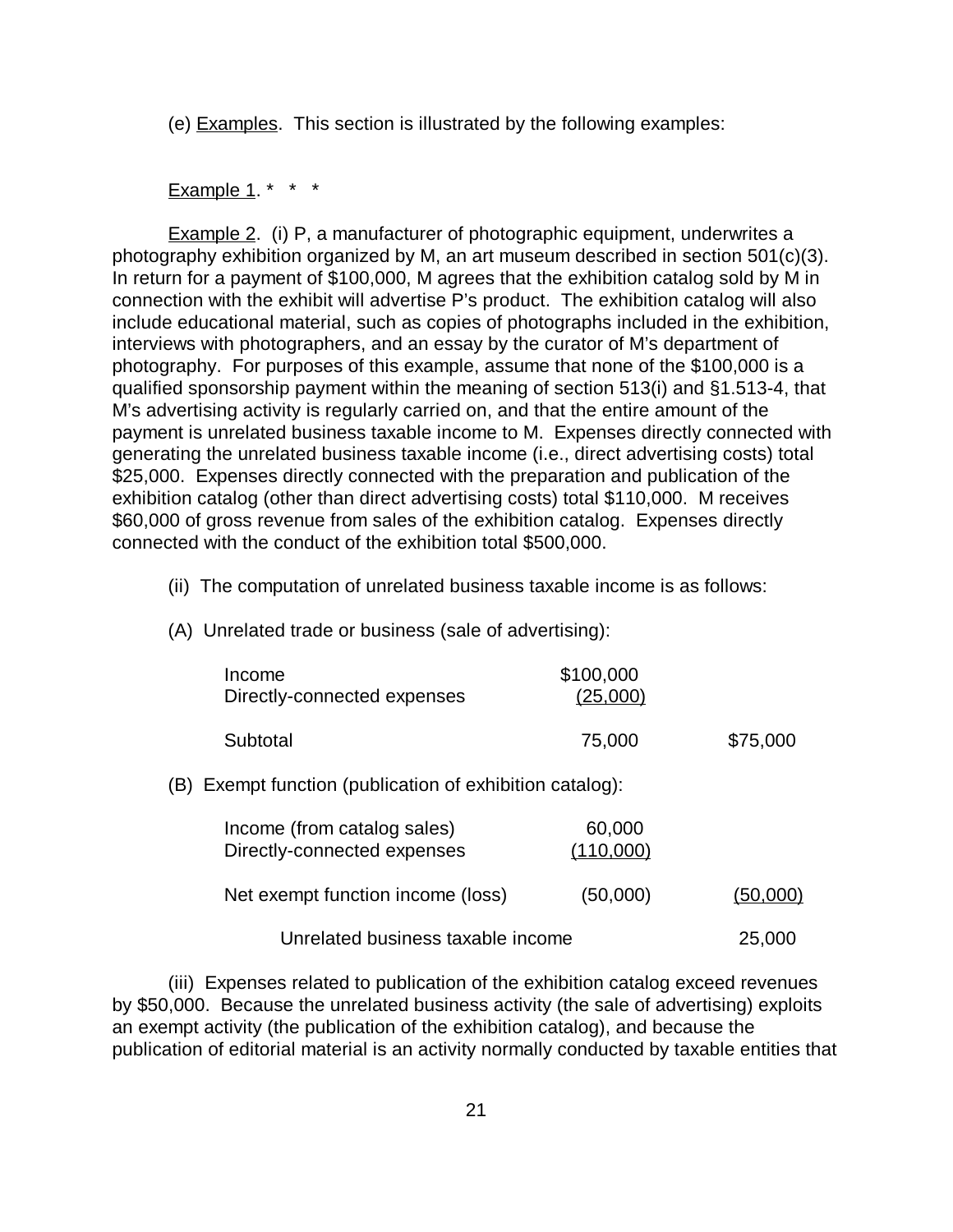sell advertising, the net loss from the exempt publication activity is allowed as a deduction from unrelated business income under paragraph (d)(2) of this section. In contrast, the presentation of an exhibition is not an activity normally conducted by taxable entities engaged in advertising and publication activity for purposes of paragraph (d)(2) of this section. Consequently, the \$500,000 cost of presenting the exhibition is not directly connected with the conduct of the unrelated advertising activity and does not have a proximate and primary relationship to that activity. Accordingly, M has unrelated business taxable income of \$25,000.

\* \* \* \* \*

Par. 5. Section 1.513-4 is added to read as follows:

#### §1.513-4 Certain sponsorship not unrelated trade or business.

(a) In general. Under section 513(i), the receipt of qualified sponsorship payments by an exempt organization which is subject to the tax imposed by section 511 does not constitute receipt of income from an unrelated trade or business.

(b) Exception. The provisions of this section do not apply with respect to payments made in connection with qualified convention and trade show activities. For rules governing qualified convention and trade show activity, see §1.513-3. The provisions of this section also do not apply to income derived from the sale of advertising or acknowledgments in exempt organization periodicals. For this purpose, the term periodical means regularly scheduled and printed material published by or on behalf of the exempt organization that is not related to and primarily distributed in connection with a specific event conducted by the exempt organization. For this purpose, printed material includes material that is published electronically. For rules governing the sale of advertising in exempt organization periodicals, see §1.512(a)-  $1(f)$ .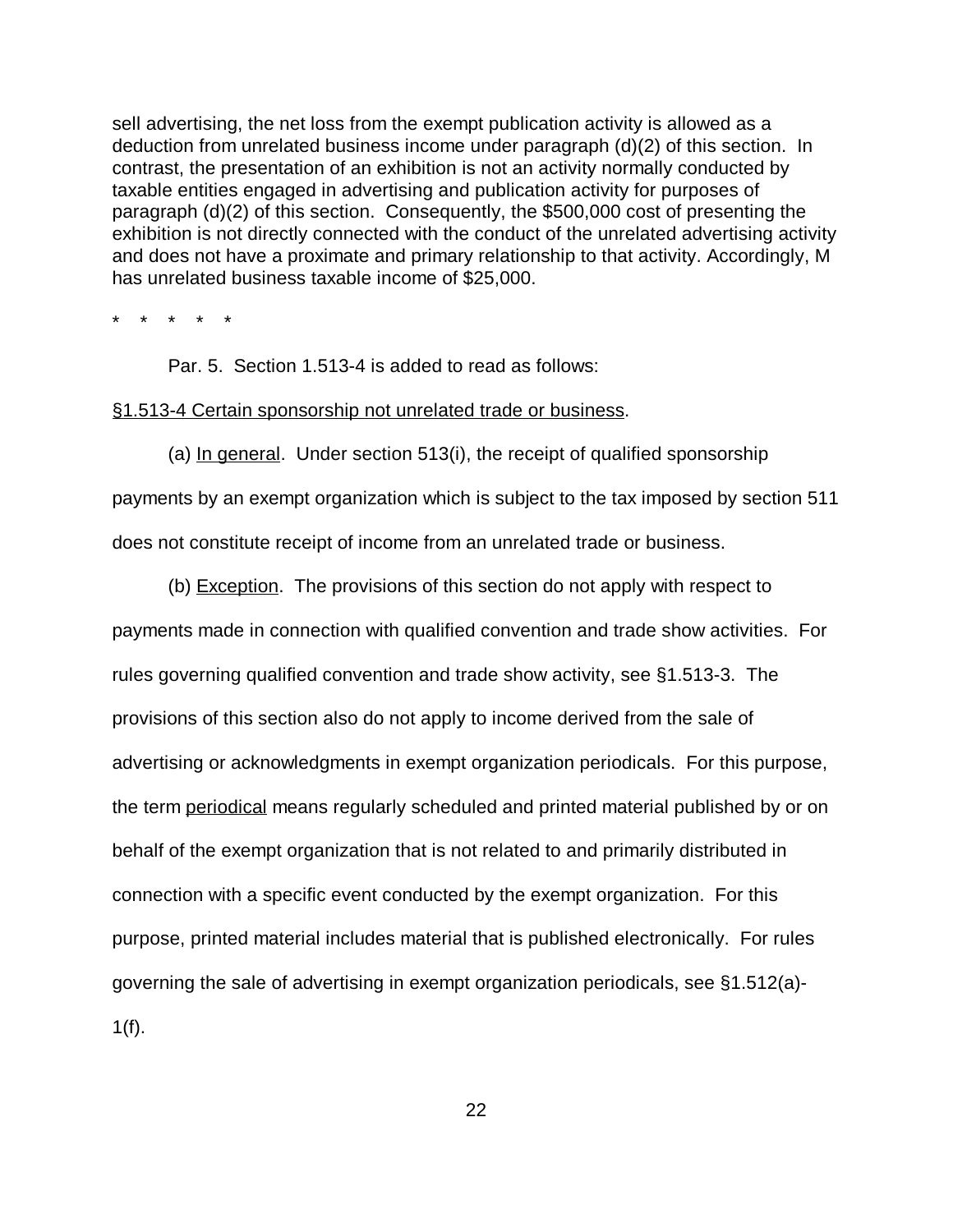(c) Qualified sponsorship payment--(1) Definition. The term qualified sponsorship payment means any payment by any person engaged in a trade or business with respect to which there is no arrangement or expectation that the person will receive any substantial return benefit. In determining whether a payment is a qualified sponsorship payment, it is irrelevant whether the sponsored activity is related or unrelated to the recipient organization's exempt purpose. It is also irrelevant whether the sponsored activity is temporary or permanent. For purposes of this section, payment means the payment of money, transfer of property, or performance of services.

(2) Substantial return benefit--(i) In general. For purposes of this section, a substantial return benefit means any benefit other than a use or acknowledgment described in paragraph (c)(2)(iv) of this section, or disregarded benefits described in paragraph (c)(2)(ii) of this section.

(ii) Certain benefits disregarded. For purposes of paragraph  $(c)(2)(i)$  of this section, benefits are disregarded if the aggregate fair market value of all the benefits provided to the payor or persons designated by the payor in connection with the payment during the organization's taxable year is not more than 2% of the amount of the payment. If the aggregate fair market value of the benefits exceeds 2% of the amount of the payment, then (except as provided in paragraph (c)(2)(iv) of this section) the entire fair market value of such benefits, not merely the excess amount, is a substantial return benefit. Fair market value is determined as provided in paragraph (d)(1) of this section.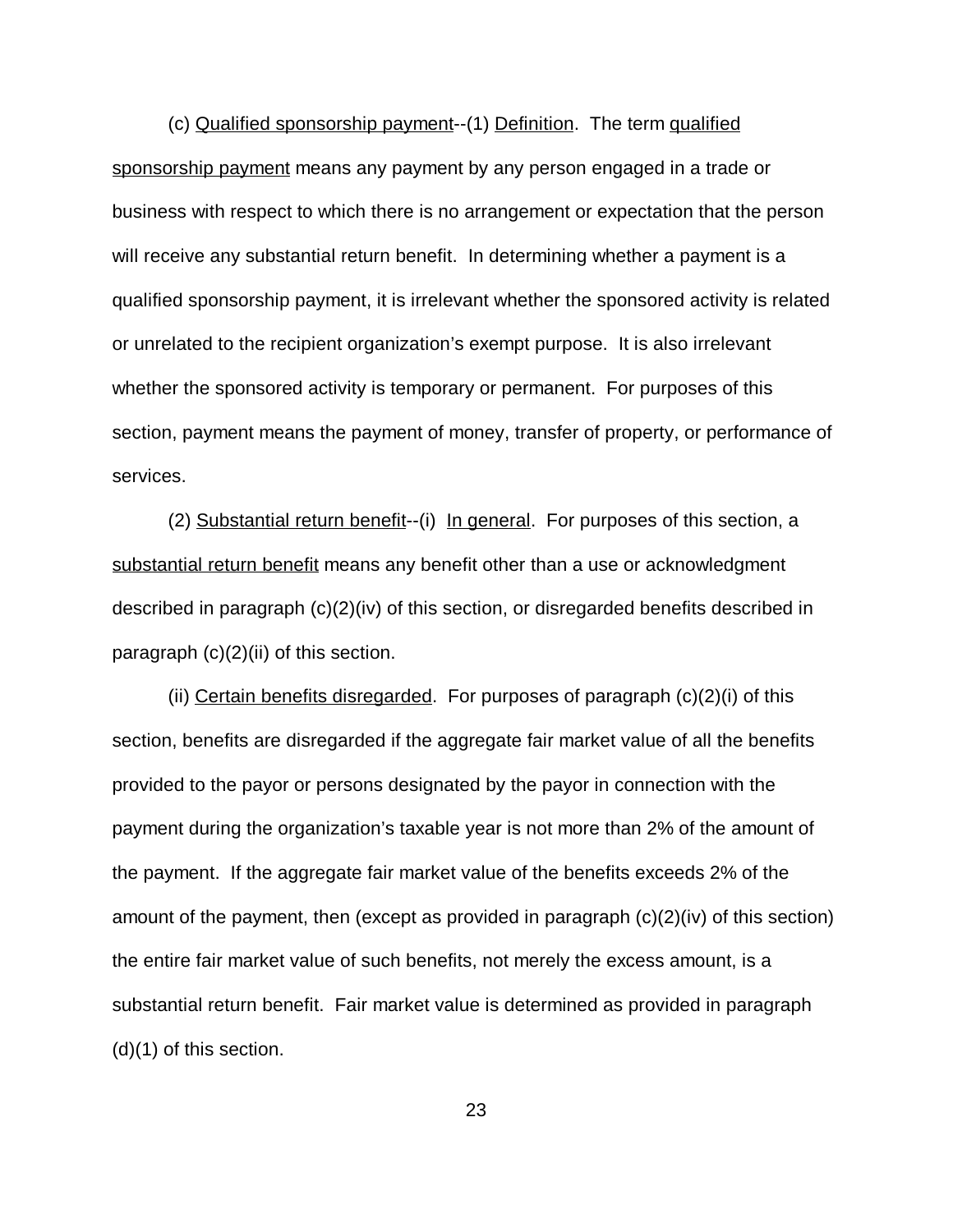(iii) Benefits defined. For purposes of this section, benefits provided to the payor or persons designated by the payor may include:

(A) Advertising as defined in paragraph  $(c)(2)(v)$  of this section.

(B) Exclusive provider arrangements as defined in paragraph (c)(2)(vi)(B) of this section.

(C) Goods, facilities, services or other privileges.

(D) Exclusive or nonexclusive rights to use an intangible asset (e.g., trademark, patent, logo, or designation) of the exempt organization.

(iv) Use or acknowledgment. For purposes of this section, a substantial return benefit does not include the use or acknowledgment of the name or logo (or product lines) of the payor's trade or business in connection with the activities of the exempt organization. Use or acknowledgment does not include advertising as described in paragraph  $(c)(2)(v)$  of this section, but may include the following: exclusive sponsorship arrangements; logos and slogans that do not contain qualitative or comparative descriptions of the payor's products, services, facilities or company; a list of the payor's locations, telephone numbers, or Internet address; value-neutral descriptions, including displays or visual depictions, of the payor's product-line or services; and the payor's brand or trade names and product or service listings. Logos or slogans that are an established part of a payor's identity are not considered to contain qualitative or comparative descriptions. Mere display or distribution, whether for free or remuneration, of a payor's product by the payor or the exempt organization to the general public at the sponsored activity is not considered an inducement to purchase,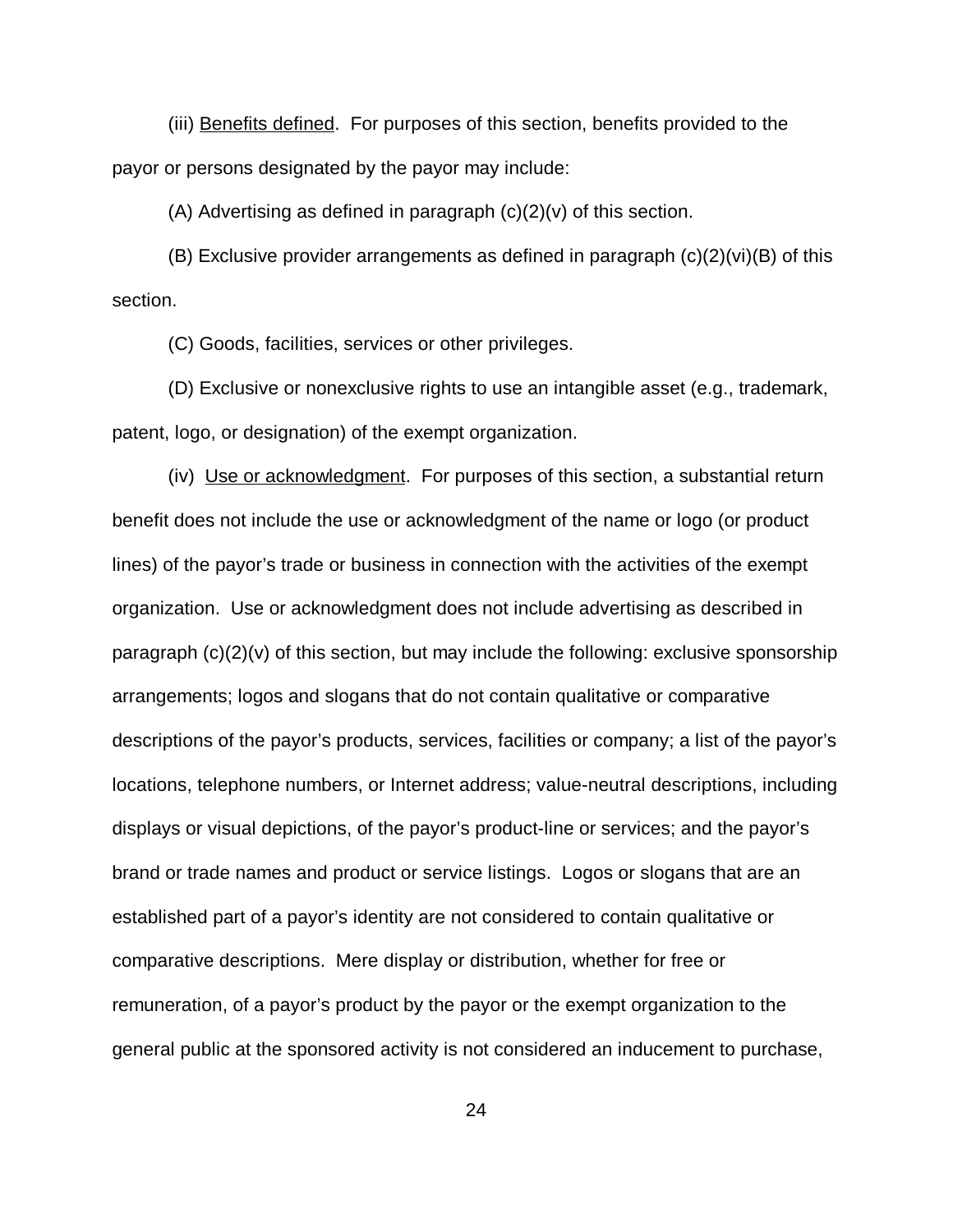sell or use the payor's product for purposes of this section and, thus, will not affect the determination of whether a payment is a qualified sponsorship payment.

(v) Advertising. For purposes of this section, the term advertising means any message or other programming material which is broadcast or otherwise transmitted, published, displayed or distributed, and which promotes or markets any trade or business, or any service, facility or product. Advertising includes messages containing qualitative or comparative language, price information or other indications of savings or value, an endorsement, or an inducement to purchase, sell, or use any company, service, facility or product. A single message that contains both advertising and an acknowledgment is advertising. This section does not apply to activities conducted by a payor on its own. For example, if a payor purchases broadcast time from a television station to advertise its product during commercial breaks in a sponsored program, the exempt organization's activities are not thereby converted to advertising.

(vi) Exclusivity arrangements -- (A) Exclusive sponsor. An arrangement that acknowledges the payor as the exclusive sponsor of an exempt organization's activity, or the exclusive sponsor representing a particular trade, business or industry, generally does not, by itself, result in a substantial return benefit. For example, if in exchange for a payment, an organization announces that its event is sponsored exclusively by the payor (and does not provide any advertising or other substantial return benefit to the payor), the payor has not received a substantial return benefit.

(B) Exclusive provider. An arrangement that limits the sale, distribution, availability, or use of competing products, services, or facilities in connection with an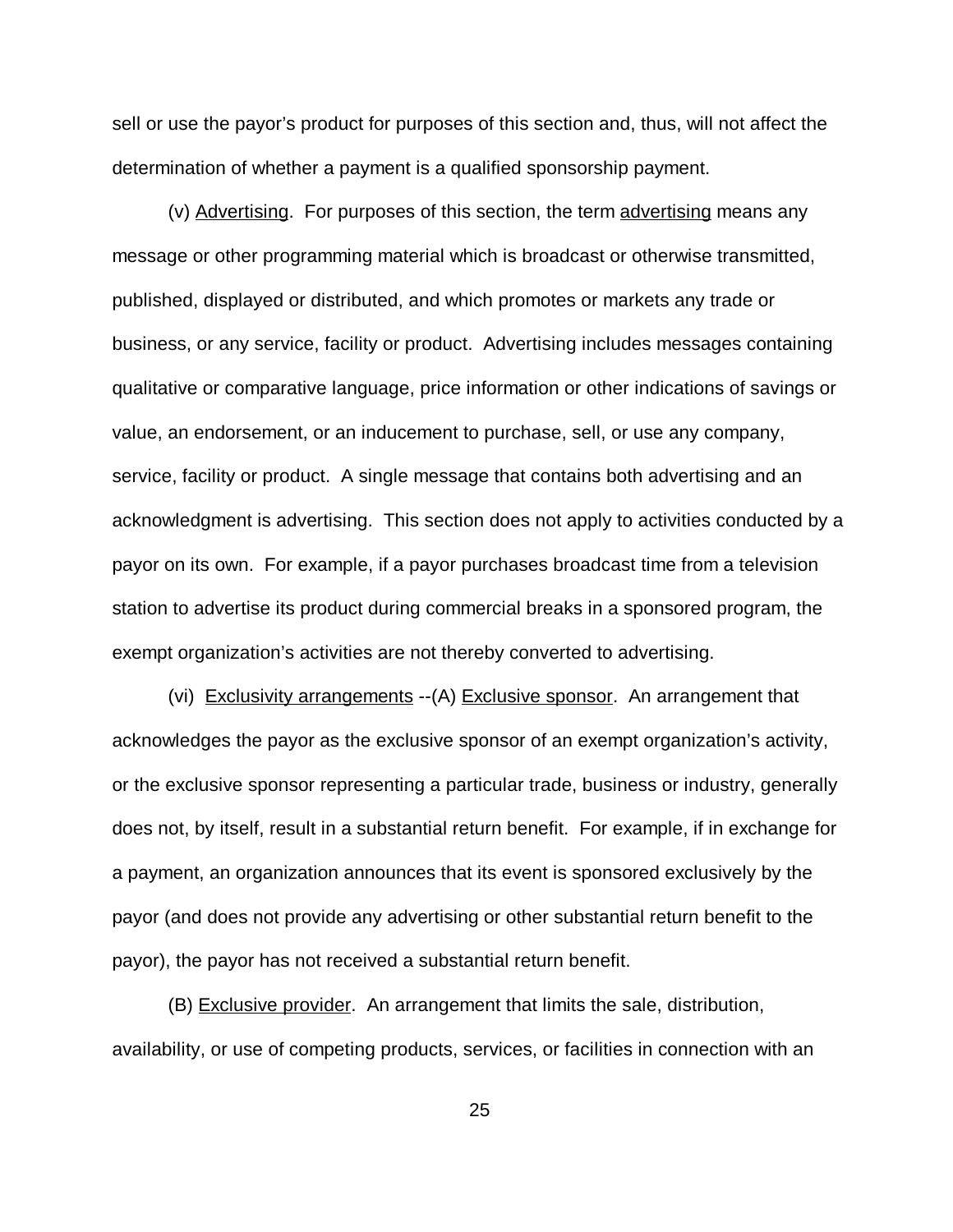exempt organization's activity generally results in a substantial return benefit. For example, if in exchange for a payment, the exempt organization agrees to allow only the payor's products to be sold in connection with an activity, the payor has received a substantial return benefit.

(d) Allocation of payment--(1) In general. If there is an arrangement or expectation that the payor will receive a substantial return benefit with respect to any payment, then only the portion, if any, of the payment that exceeds the fair market value of the substantial return benefit is a qualified sponsorship payment. However, if the exempt organization does not establish that the payment exceeds the fair market value of any substantial return benefit, then no portion of the payment constitutes a qualified sponsorship payment.

(i) Treatment of payments other than qualified sponsorship payments. The unrelated business income tax (UBIT) treatment of any payment (or portion thereof) that is not a qualified sponsorship payment is determined by application of sections 512, 513 and 514. For example, payments related to an exempt organization's providing facilities, services, or other privileges to the payor or persons designated by the payor, advertising, exclusive provider arrangements described in paragraph (c)(2)(vi)(B) of this section, a license to use intangible assets of the exempt organization, or other substantial return benefits, are evaluated separately in determining whether the exempt organization realizes unrelated business taxable income.

(ii) Fair market value. The fair market value of any substantial return benefit provided as part of a sponsorship arrangement is the price at which the benefit would be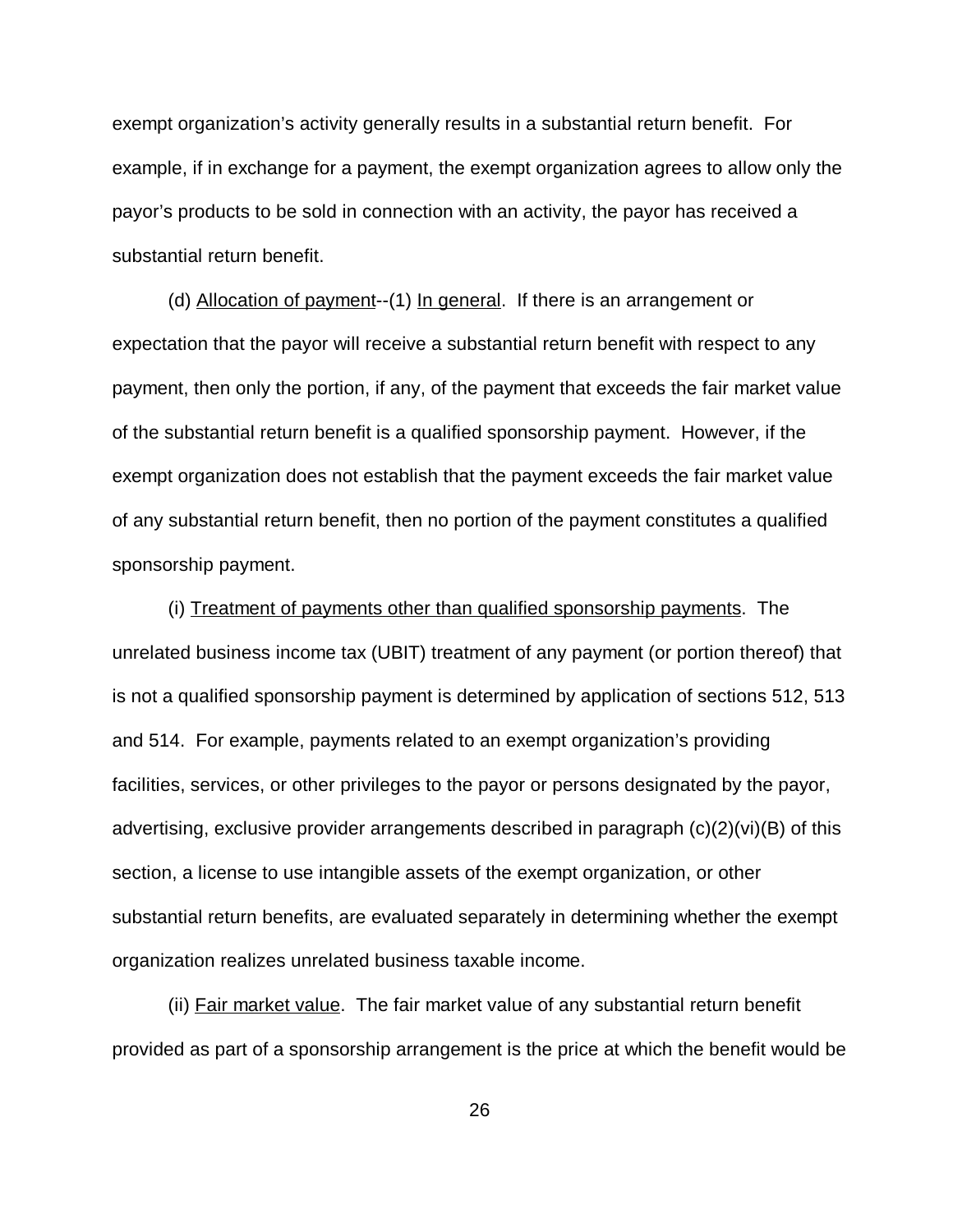provided between a willing recipient and a willing provider of the benefit, neither being under any compulsion to enter into the arrangement and both having reasonable knowledge of relevant facts, and without regard to any other aspect of the sponsorship arrangement.

(iii) Valuation date. In general, the fair market value of the substantial return benefit is determined when the benefit is provided. However, if the parties enter into a binding, written sponsorship contract, the fair market value of any substantial return benefit provided pursuant to that contract is determined on the date the parties enter into the sponsorship contract. If the parties make a material change to a sponsorship contract, it is treated as a new sponsorship contract as of the date the material change is effective. A material change includes an extension or renewal of the contract, or a more than incidental change to any amount payable (or other consideration) pursuant to the contract.

(iv) Examples. The following examples illustrate the provisions of this section:

Example 1. On June 30, 2001, a national corporation and Z, a charitable organization, enter into a five-year binding, written contract effective for years 2002 through 2007. The contract provides that the corporation will make an annual payment of \$5,000 to Z, and in return the corporation will receive no benefit other than advertising. On June 30, 2001, the fair market value of the advertising to be provided to the corporation in each year of the agreement is \$75, which is less than the disregarded benefit amount provided for in paragraph (c)(2)(ii) of this section (2% of \$5,000 is \$100). In 2002, pursuant to the sponsorship contract, the corporation makes a payment to Z of \$5,000, and receives the specified benefit (advertising). As of January 1, 2002, the fair market value of the advertising to be provided by Z each year has increased to \$110. However, for purposes of this section, the fair market value of the advertising benefit is determined on June 30, 2001, the date the parties entered into the sponsorship contract. Therefore, the entire \$5,000 payment received in 2002 is a qualified sponsorship payment.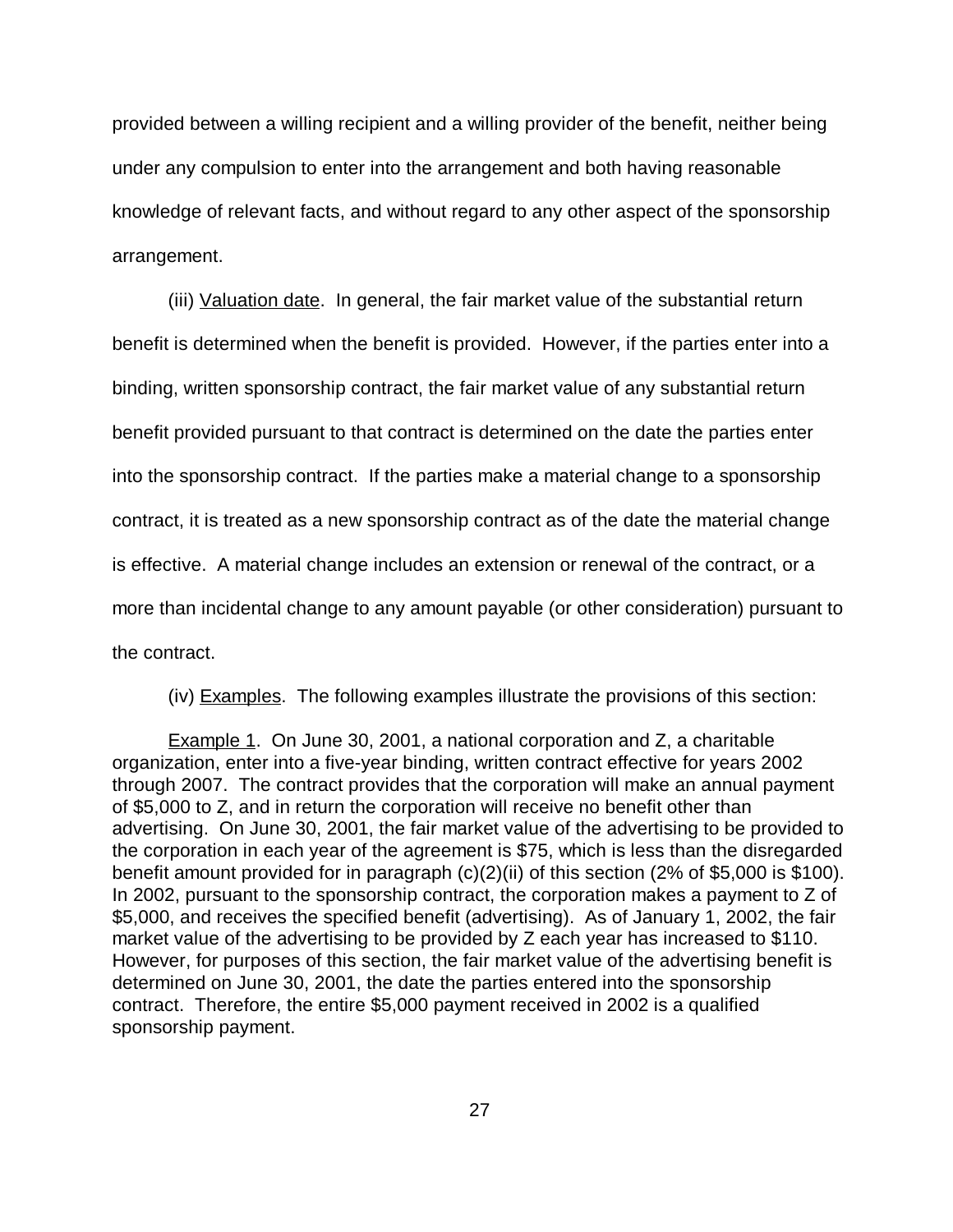**Example 2.** The facts are the same as **Example 1**, except that the contract provides for an initial payment by the corporation to Z of \$5,000 in 2002, followed by annual payments of \$1,000 during each of years 2003-2007. In 2003, pursuant to the sponsorship contract, the corporation makes a payment to Z of \$1,000, and receives the specified advertising benefit. In 2003, the fair market value of the benefit provided (\$75, as determined on June 30, 2001) exceeds 2% of the total payment received (2% of \$1,000 is \$20). Therefore, only \$925 of the \$1,000 payment received in 2003 is a qualified sponsorship payment.

(2) Anti-abuse provision. To the extent necessary to prevent avoidance of the rule stated in paragraphs  $(d)(1)$  and  $(c)(2)$  of this section, where the exempt organization fails to make a reasonable and good faith valuation of any substantial return benefit, the Commissioner (or the Commissioner's delegate) may determine the portion of a payment allocable to such substantial return benefit and may treat two or more related payments as a single payment.

 (e) Special rules--(1) Written agreements. The existence of a written sponsorship agreement does not, in itself, cause a payment to fail to be a qualified sponsorship payment. The terms of the agreement, not its existence or degree of detail, are relevant to the determination of whether a payment is a qualified sponsorship payment. Similarly, the terms of the agreement and not the title or responsibilities of the individuals negotiating the agreement determine whether a payment (or any portion thereof) made pursuant to the agreement is a qualified sponsorship payment.

(2) Contingent payments. The term qualified sponsorship payment does not include any payment the amount of which is contingent, by contract or otherwise, upon the level of attendance at one or more events, broadcast ratings, or other factors indicating the degree of public exposure to the sponsored activity. The fact that a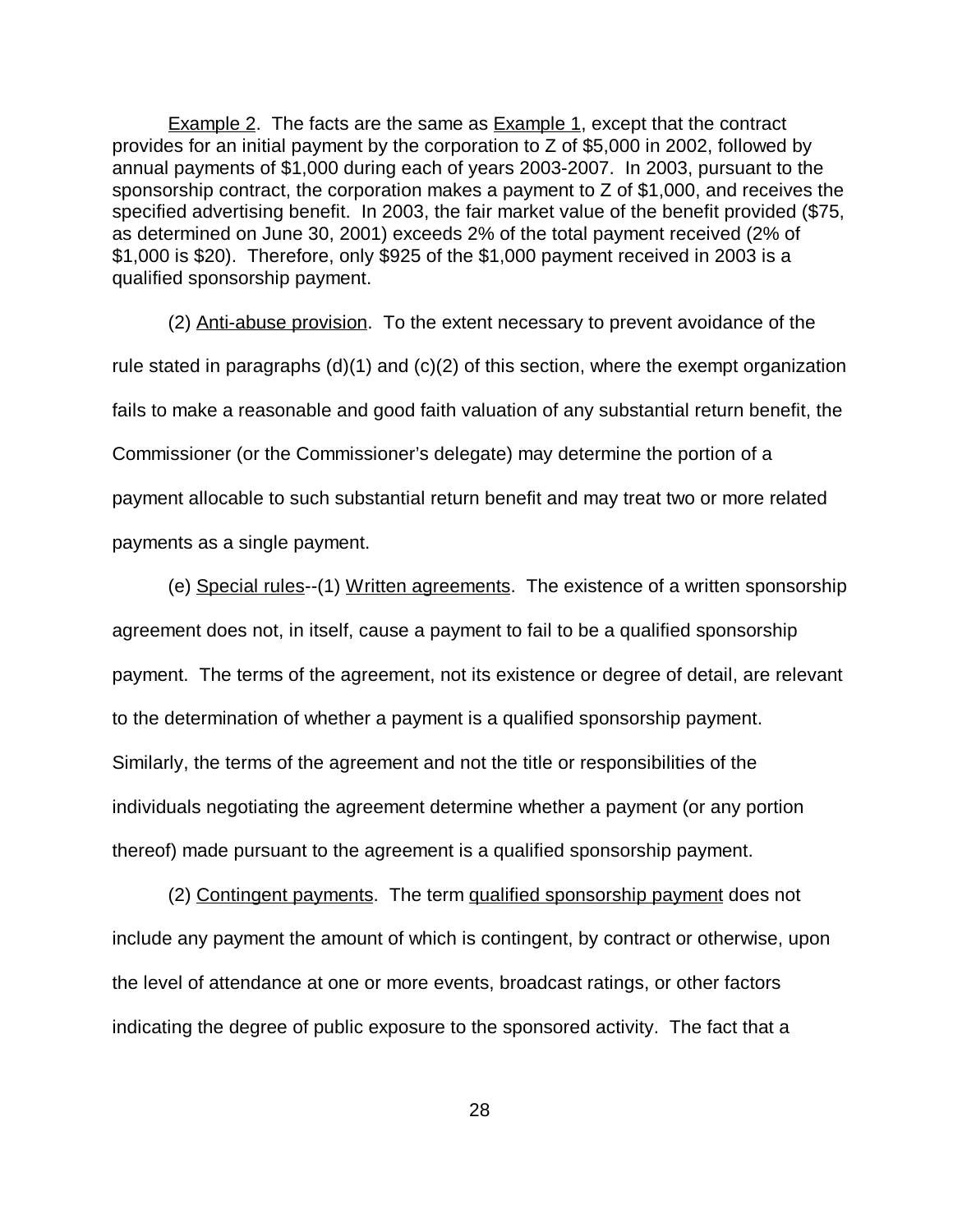payment is contingent upon sponsored events or activities actually being conducted does not, by itself, cause the payment to fail to be a qualified sponsorship payment.

(3) Determining public support. Qualified sponsorship payments in the form of money or property (but not services) are treated as contributions received by the exempt organization for purposes of determining public support to the organization under section 170(b)(1)(A)(vi) or 509(a)(2). See §§1.509(a)-3(f)(1) and 1.170A-9(e)(6)(i). The fact that a payment is a qualified sponsorship payment that is treated as a contribution to the payee organization does not determine whether the payment is deductible by the payor under section 162 or 170.

(f) Examples. The provisions of this section are illustrated by the following examples. The tax treatment of any payment (or portion of a payment) that does not constitute a qualified sponsorship payment is governed by general UBIT principles. In these examples, the recipients of the payments at issue are section 501(c) organizations. The expectations or arrangements of the parties are those specifically indicated in the example. The examples are as follows:

**Example 1.** M, a local charity, organizes a marathon and walkathon at which it serves to participants drinks and other refreshments provided free of charge by a national corporation. The corporation also gives M prizes to be awarded to winners of the event. M recognizes the assistance of the corporation by listing the corporation's name in promotional fliers, in newspaper advertisements of the event and on T-shirts worn by participants. M changes the name of its event to include the name of the corporation. M's activities constitute acknowledgment of the sponsorship. The drinks, refreshments and prizes provided by the corporation are a qualified sponsorship payment, which is not income from an unrelated trade or business.

Example 2. N, an art museum, organizes an exhibition and receives a large payment from a corporation to help fund the exhibition. N recognizes the corporation's support by using the corporate name and established logo in materials publicizing the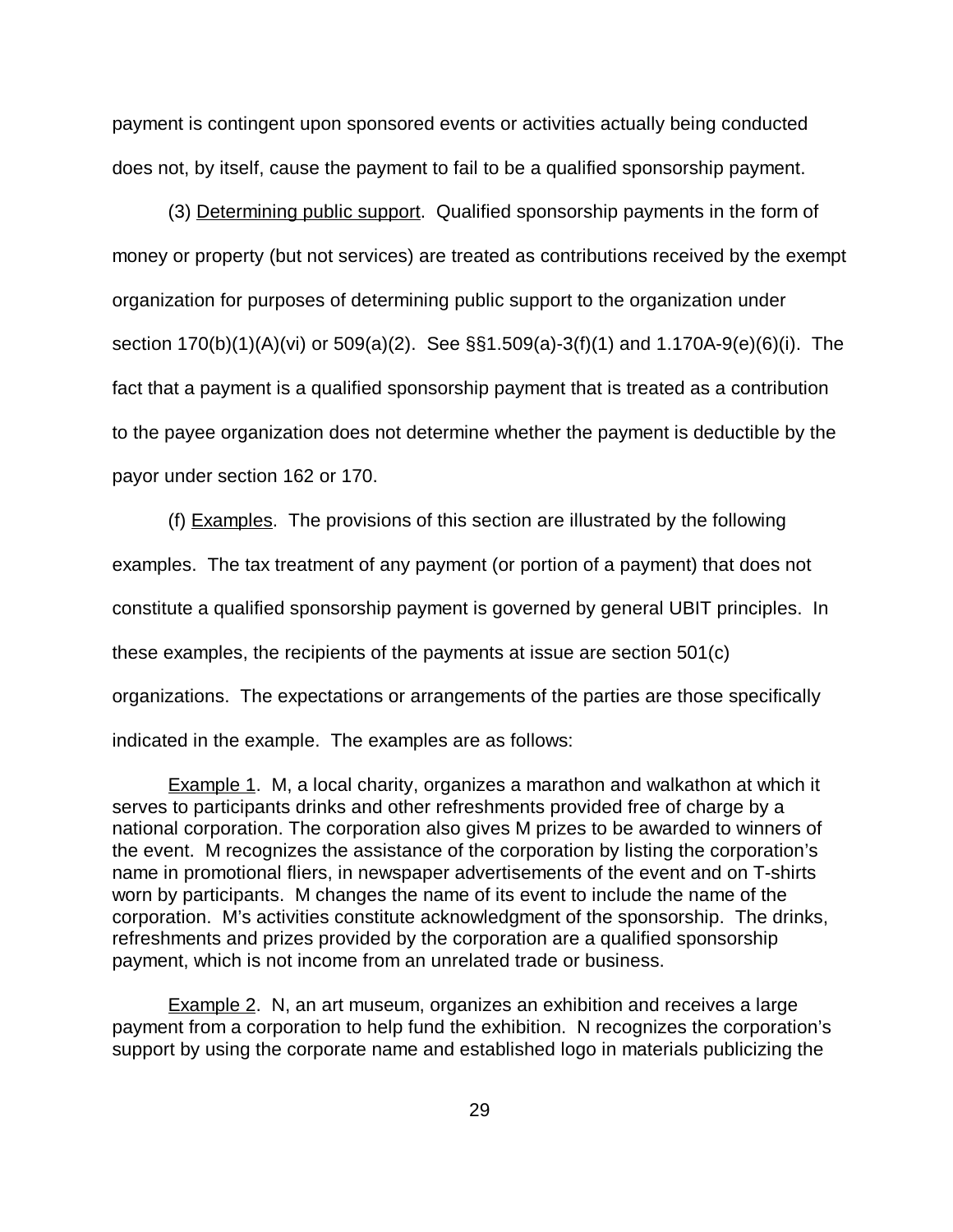exhibition, which include banners, posters, brochures and public service announcements. N also hosts a dinner for the corporation's executives. The fair market value of the dinner exceeds 2% of the total payment. N's use of the corporate name and logo in connection with the exhibition constitutes acknowledgment of the sponsorship. However, because the fair market value of the dinner exceeds 2% of the total payment, the dinner is a substantial return benefit. Only that portion of the payment, if any, that N can demonstrate exceeds the fair market value of the dinner is a qualified sponsorship payment.

Example 3. O coordinates sports tournaments for local charities. An auto manufacturer agrees to underwrite the expenses of the tournaments. O recognizes the auto manufacturer by including the manufacturer's name and established logo in the title of each tournament as well as on signs, scoreboards and other printed material. The auto manufacturer receives complimentary admission passes and pro-am playing spots for each tournament that have a combined fair market value in excess of 2% of the total payment. Additionally, O displays the latest models of the manufacturer's premier luxury cars at each tournament. O's use of the manufacturer's name and logo and display of cars in the tournament area constitute acknowledgment of the sponsorship. However, the admission passes and pro-am playing spots are a substantial return benefit. Only that portion of the payment, if any, that O can demonstrate exceeds the fair market value of the admission passes and pro-am playing spots is a qualified sponsorship payment.

Example 4. P conducts an annual college football bowl game. P sells to commercial broadcasters the right to broadcast the bowl game on television and radio. A major corporation agrees to be the exclusive sponsor of the bowl game. The detailed contract between P and the corporation provides that in exchange for a \$1,000,000 payment, the name of the bowl game will include the name of the corporation. In addition, the contract provides that the corporation's name and established logo will appear on player's helmets and uniforms, on the scoreboard and stadium signs, on the playing field, on cups used to serve drinks at the game, and on all related printed material distributed in connection with the game. P also agrees to give the corporation a block of game passes for its employees and to provide advertising in the bowl game program book. The fair market value of the passes is \$6,000, and the fair market value of the program advertising is \$10,000. The agreement is contingent upon the game being broadcast on television and radio, but the amount of the payment is not contingent upon the number of people attending the game or the television ratings. The contract provides that television cameras will focus on the corporation's name and logo on the field at certain intervals during the game. P's use of the corporation's name and logo in connection with the bowl game constitutes acknowledgment of the sponsorship. The exclusive sponsorship arrangement is not a substantial return benefit. Because the fair market value of the game passes and program advertising (\$16,000) does not exceed 2% of the total payment (2% of \$1,000,000 is \$20,000), these benefits are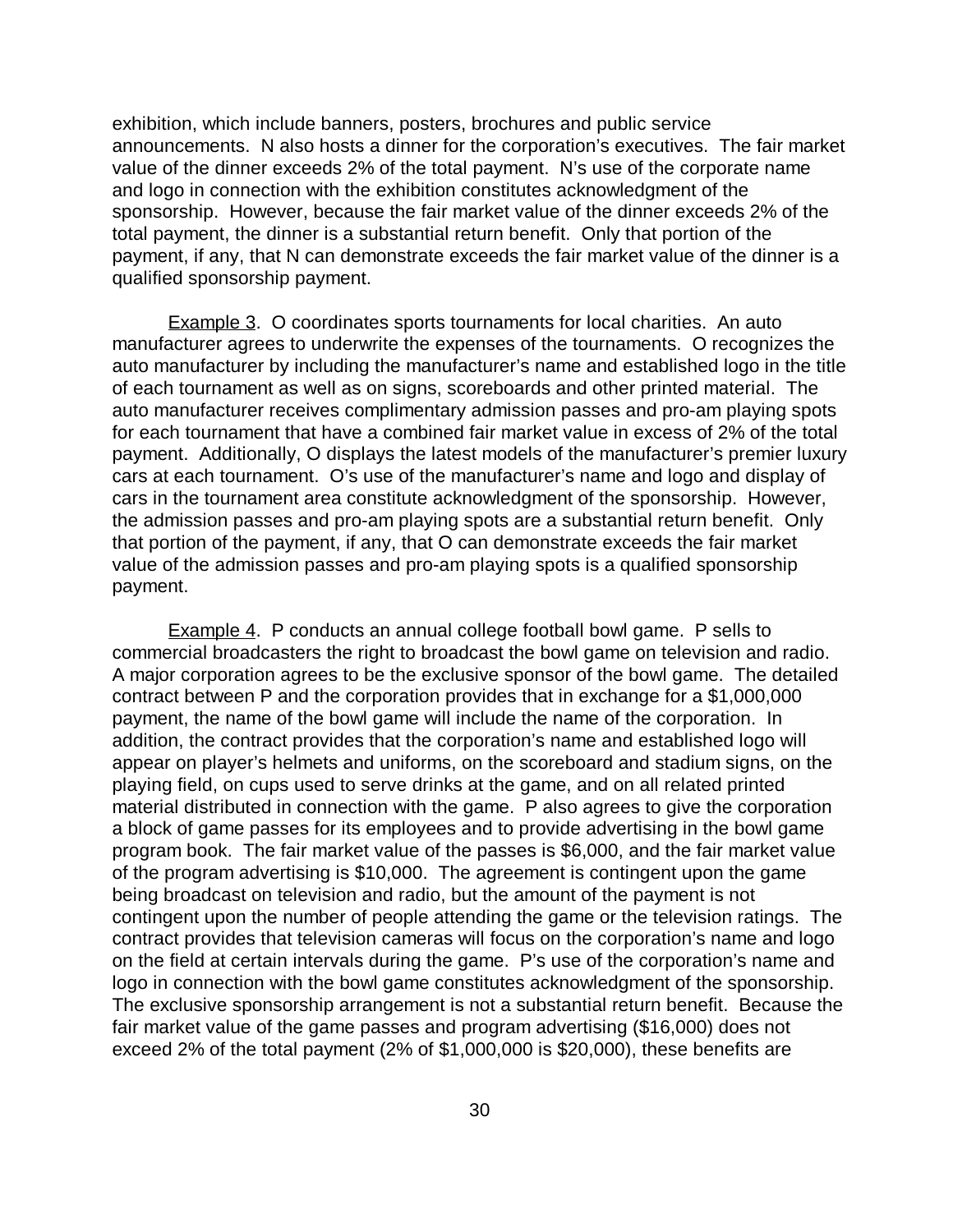disregarded and the entire payment is a qualified sponsorship payment, which is not income from an unrelated trade or business.

Example 5. Q organizes an amateur sports team. A major pizza chain gives uniforms to players on Q's team, and also pays some of the team's operational expenses. The uniforms bear the name and established logo of the pizza chain. During the final tournament series, Q distributes free of charge souvenir flags bearing Q's name to employees of the pizza chain who come out to support the team. The flags are valued at less than 2% of the combined fair market value of the uniforms and operational expenses paid. Q's use of the name and logo of the pizza chain in connection with the tournament constitutes acknowledgment of the sponsorship. Because the fair market value of the flags does not exceed 2% of the total payment, the entire amount of the funding and supplied uniforms are a qualified sponsorship payment, which is not income from an unrelated trade or business.

Example 6. R is a liberal arts college. A soft drink manufacturer enters into a binding, written contract with R that provides for a large payment to be made to the college's English department in exchange for R agreeing to name a writing competition after the soft drink manufacturer. The contract also provides that R will allow the soft drink manufacturer to be the exclusive provider of all soft drink sales on campus. The fair market value of the exclusive provider component of the contract exceeds 2% of the total payment. R's use of the manufacturer's name in the writing competition constitutes acknowledgment of the sponsorship. However, the exclusive provider arrangement is a substantial return benefit. Only that portion of the payment, if any, that R can demonstrate exceeds the fair market value of the exclusive provider arrangement is a qualified sponsorship payment.

**Example 7.** S is a noncommercial broadcast station that airs a program funded by a local music store. In exchange for the funding, S broadcasts the following message: "This program has been brought to you by the Music Shop, located at 123 Main Street. For your music needs, give them a call today at 555-1234. This station is proud to have the Music Shop as a sponsor." Because this single broadcast message contains both advertising and an acknowledgment, the entire message is advertising. The fair market value of the advertising exceeds 2% of the total payment. Thus, the advertising is a substantial return benefit. Unless S establishes that the amount of the payment exceeds the fair market value of the advertising, none of the payment is a qualified sponsorship payment.

**Example 8.** T, a symphony orchestra, performs a series of concerts. A program guide that contains notes on guest conductors and other information concerning the evening's program is distributed by T at each concert. The Music Shop makes a \$1,000 payment to T in support of the concert series. As a supporter of the event, the Music Shop receives complimentary concert tickets with a fair market value of \$85, and is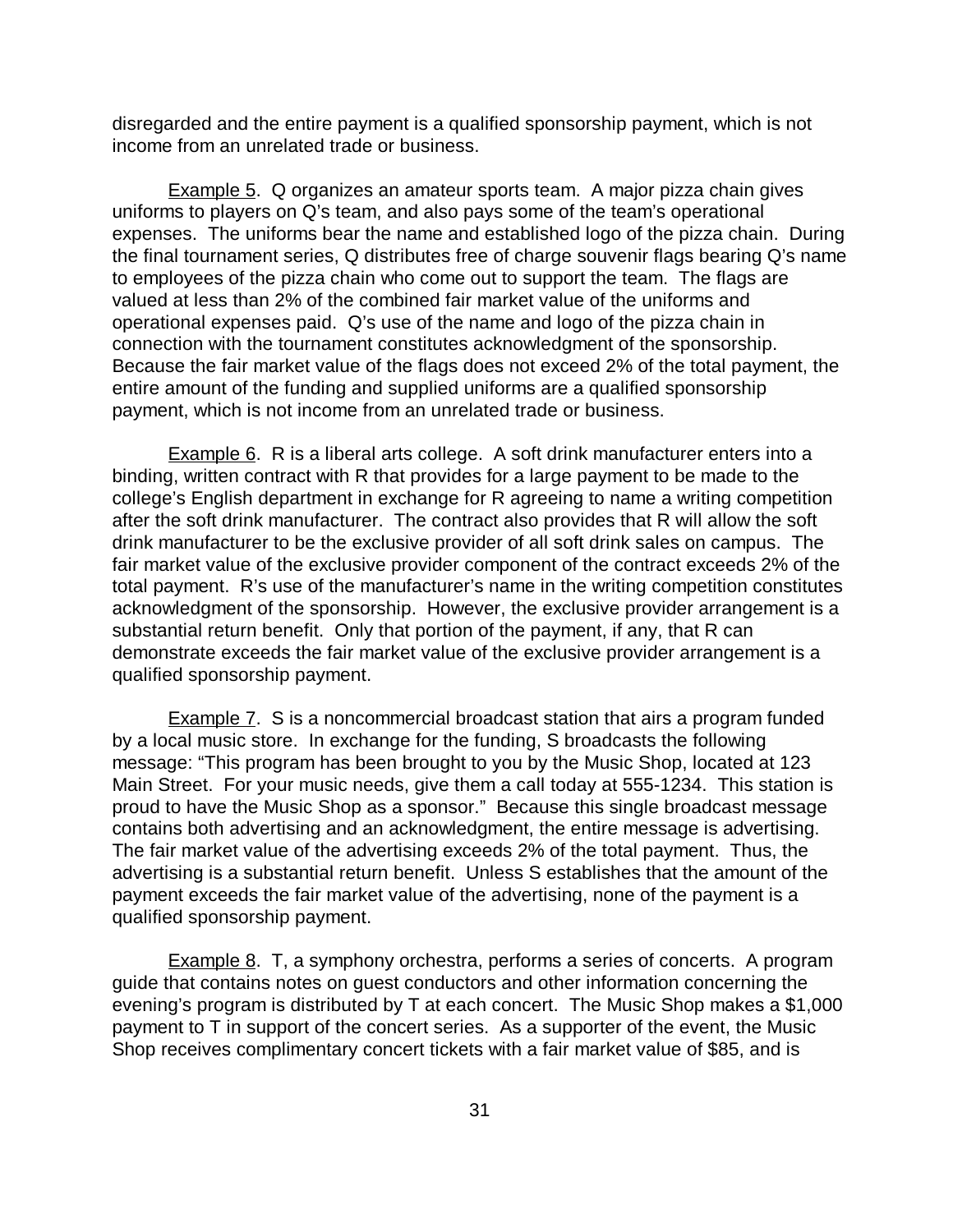recognized in the program guide and on a poster in the lobby of the concert hall. The lobby poster states that, "The T concert is sponsored by the Music Shop, located at 123 Main Street, telephone number 555-1234." The program guide contains the same information and also states, "Visit the Music Shop today for the finest selection of music CDs and cassette tapes." The fair market value of the advertisement in the program guide is \$15. T's use of the Music Shop's name, address and telephone number in the lobby poster constitutes acknowledgment of the sponsorship. However, the combined fair market value of the advertisement in the program guide and complimentary tickets is \$100 (\$15 + \$85), which exceeds 2% of the total payment (2% of \$1,000 is \$20). The fair market value of the advertising and complimentary tickets, therefore, constitutes a substantial return benefit and only that portion of the payment, or \$900, that exceeds the fair market value of the substantial return benefit is a qualified sponsorship payment.

**Example 9.** U, a national charity dedicated to promoting health, organizes a campaign to inform the public about potential cures to fight a serious disease. As part of the campaign, U sends representatives to community health fairs around the country to answer questions about the disease and inform the public about recent developments in the search for a cure. A pharmaceutical company makes a payment to U to fund U's booth at a health fair. U places a sign in the booth displaying the pharmaceutical company's name and slogan, "Better Research, Better Health," which is an established part of the company's identity. In addition, U grants the pharmaceutical company a license to use U's logo in marketing its products to health care providers around the country. The fair market value of the license exceeds 2% of the total payment received from the company. U's display of the pharmaceutical company's name and slogan constitutes acknowledgment of the sponsorship. However, the license granted to the pharmaceutical company to use U's logo is a substantial return benefit. Only that portion of the payment, if any, that U can demonstrate exceeds the fair market value of the license granted to the pharmaceutical company is a qualified sponsorship payment.

Example 10. V, a trade association, publishes a monthly scientific magazine for its members containing information about current issues and developments in the field. A textbook publisher makes a large payment to V to have its name displayed on the inside cover of the magazine each month. Because the monthly magazine is a periodical within the meaning of paragraph (b) of this section, the section 513(i) safe harbor does not apply. See §1.512(a)-1(f).

Example 11. W, a symphony orchestra, maintains a website containing pertinent information and its performance schedule. The Music Shop makes a payment to W to fund a concert series, and W posts a list of its sponsors on its website, including the Music Shop's name and Internet address. W's website does not promote the Music Shop or advertise its merchandise. The Music Shop's Internet address appears as a hyperlink from W's website to the Music Shop's website. W's posting of the Music Shop's name and Internet address on its website constitutes acknowledgment of the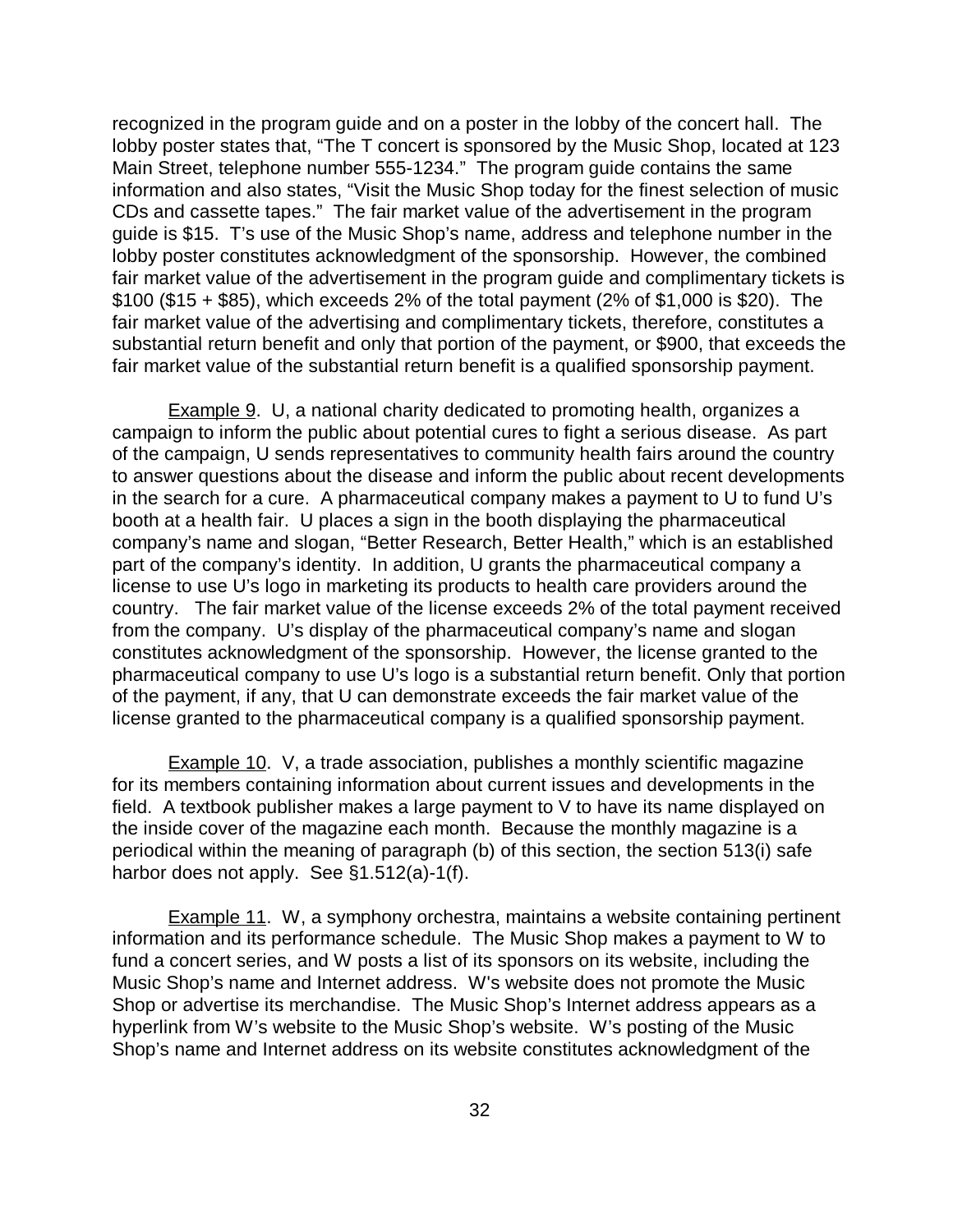sponsorship. The entire payment is a qualified sponsorship payment, which is not income from an unrelated trade or business.

Example 12. X, a health-based charity, sponsors a year-long initiative to educate the public about a particular medical condition. A large pharmaceutical company manufactures a drug that is used in treating the medical condition, and provides funding for the initiative that helps X produce educational materials for distribution and post information on X's website. X's website contains a hyperlink to the pharmaceutical company's website. On the pharmaceutical company's website, the statement appears, "X endorses the use of our drug, and suggests that you ask your doctor for a prescription if you have this medical condition." X reviewed the endorsement before it was posted on the pharmaceutical company's website and gave permission for the endorsement to appear. The endorsement is advertising. The fair market value of the advertising exceeds 2% of the total payment received from the pharmaceutical company. Therefore, only the portion of the